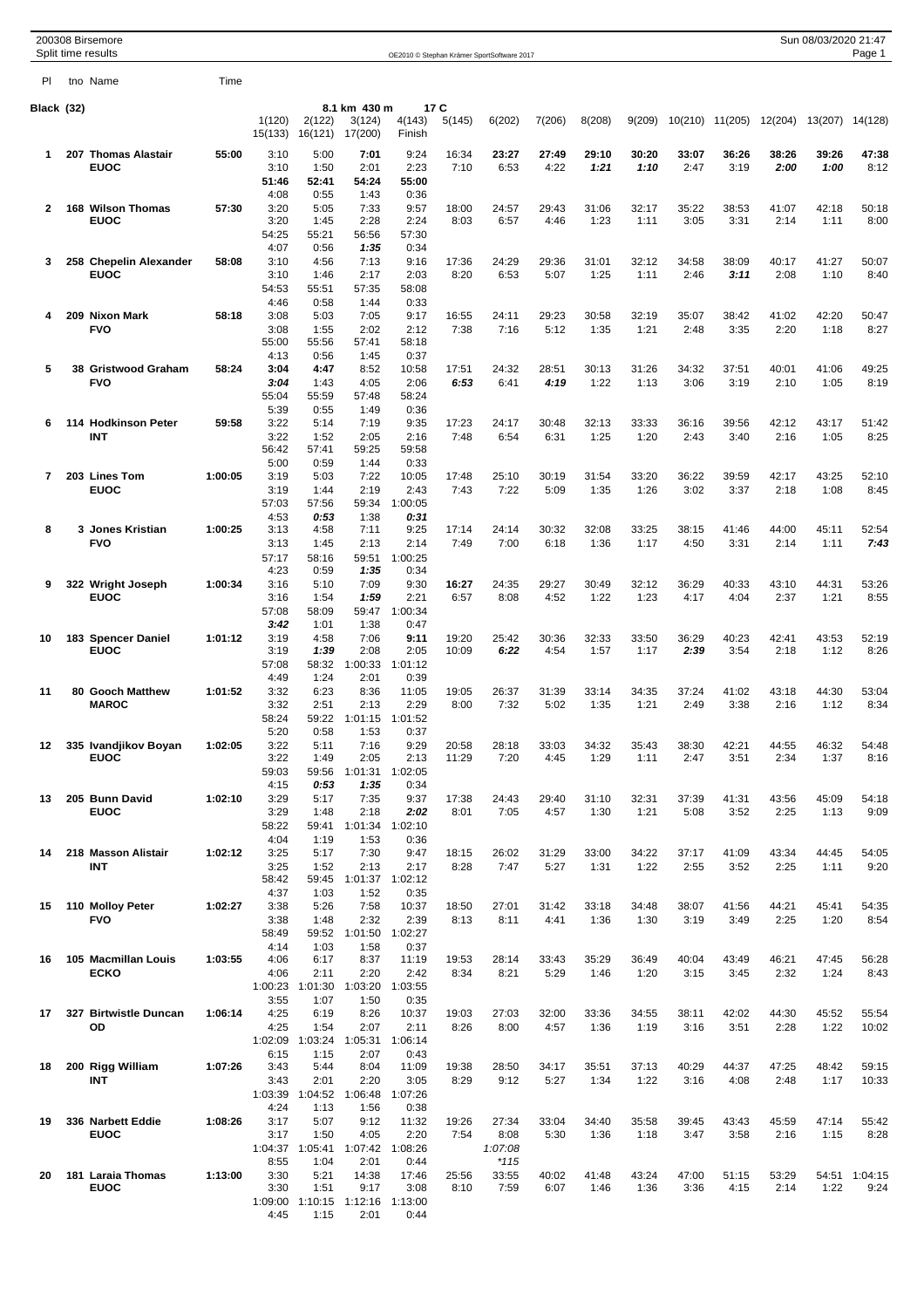|              | 200308 Birsemore<br>Split time results |         |                                         |                                         |                                          |                                          |                    | OE2010 © Stephan Krämer SportSoftware 2017 |                                    |                 |                 |                 |                 |                                                | Sun 08/03/2020 21:47    | Page 2           |
|--------------|----------------------------------------|---------|-----------------------------------------|-----------------------------------------|------------------------------------------|------------------------------------------|--------------------|--------------------------------------------|------------------------------------|-----------------|-----------------|-----------------|-----------------|------------------------------------------------|-------------------------|------------------|
| PI.          | tno Name                               | Time    |                                         |                                         |                                          |                                          |                    |                                            |                                    |                 |                 |                 |                 |                                                |                         |                  |
| Black (32)   |                                        |         |                                         |                                         | 8.1 km 430 m                             |                                          | 17 C               | (cont.)                                    |                                    |                 |                 |                 |                 |                                                |                         |                  |
|              |                                        |         | 1(120)<br>15(133)                       | 2(122)<br>16(121)                       | 3(124)<br>17(200)                        | 4(143)<br>Finish                         | 5(145)             | 6(202)                                     | 7(206)                             | 8(208)          | 9(209)          |                 | 10(210) 11(205) |                                                | 12(204) 13(207) 14(128) |                  |
| 21           | 177 Howlett Noah<br><b>EUOC</b>        | 1:15:16 | 3:36<br>3:36<br>1:11:15                 | 6:21<br>2:45<br>1:12:28                 | 9:55<br>3:34<br>1:14:38                  | 12:22<br>2:27<br>1:15:16                 | 21:31<br>9:09      | 30:29<br>8:58                              | 35:43<br>5:14                      | 37:31<br>1:48   | 39:23<br>1:52   | 42:59<br>3:36   | 47:25<br>4:26   | 50:23<br>2:58                                  | 52:43<br>2:20           | 1:04:08<br>11:25 |
| 22           | 40 Campbell Daniel<br><b>MOR</b>       | 1:18:09 | 7:07<br>4:01<br>4:01<br>1:14:25         | 1:13<br>6:25<br>2:24<br>1:15:37         | 2:10<br>12:19<br>5:54<br>1:17:34         | 0:38<br>15:05<br>2:46<br>1:18:09         | 24:07<br>9:02      | 33:39<br>9:32                              | 39:48<br>6:09                      | 43:54<br>4:06   | 45:18<br>1:24   | 48:36<br>3:18   | 53:35<br>4:59   | 56:04<br>2:29                                  | 57:36<br>1:32           | 1:07:45<br>10:09 |
| 23           | 288 Lardet Pierre<br><b>FVO</b>        | 1:22:58 | 6:40<br>4:09<br>4:09<br>1:17:39         | 1:12<br>6:20<br>2:11<br>1:19:45         | 1:57<br>9:46<br>3:26<br>1:22:16          | 0:35<br>12:50<br>3:04<br>1:22:58         | 24:13<br>11:23     | 34:12<br>9:59                              | 40:02<br>5:50                      | 42:08<br>2:06   | 43:39<br>1:31   | 48:43<br>5:04   | 53:40<br>4:57   | 56:36<br>2:56                                  | 58:30<br>1:54           | 1:10:57<br>12:27 |
| 24           | 341 Ward Ray<br>INT                    | 1:23:41 | 6:42<br>4:37<br>4:37<br>1:19:26         | 2:06<br>7:02<br>2:25<br>1:20:57         | 2:31<br>10:27<br>3:25<br>1:22:57         | 0:42<br>13:08<br>2:41<br>1:23:41         | 23:36<br>10:28     | 33:26<br>9:50                              | 41:04<br>7:38                      | 42:50<br>1:46   | 44:32<br>1:42   | 50:11<br>5:39   | 55:38<br>5:27   | 59:17<br>3:39                                  | 1:00:44<br>1:27         | 1:12:00<br>11:16 |
| 25           | 185 Breeze Ben<br><b>EUOC</b>          | 1:24:08 | 7:26<br>4:02<br>4:02<br>1:19:08<br>6:47 | 1:31<br>6:08<br>2:06<br>1:20:45<br>1:37 | 2:00<br>10:16<br>4:08<br>1:23:24<br>2:39 | 0:44<br>12:54<br>2:38<br>1:24:08<br>0:44 | 25:40<br>12:46     | 35:23<br>9:43                              | 41:46<br>6:23                      | 43:37<br>1:51   | 45:16<br>1:39   | 49:47<br>4:31   | 54:53<br>5:06   | 58:36<br>3:43                                  | 1:00:09<br>1:33         | 1:12:21<br>12:12 |
| 26           | 197 Leitch Matthew<br><b>EUOC</b>      | 1:24:52 | 3:46<br>3:46<br>1:21:12<br>5:40         | 6:00<br>2:14<br>1:22:27<br>1:15         | 8:58<br>2:58<br>1:24:20<br>1:53          | 14:37<br>5:39<br>1:24:52<br>0:32         | 26:01<br>11:24     | 37:00<br>10:59                             | 44:42<br>7:42                      | 46:55<br>2:13   | 48:42<br>1:47   | 53:33<br>4:51   | 59:29<br>5:56   | 1:02:52<br>3:23                                | 1:04:32<br>1:40         | 1:15:32<br>11:00 |
| 27           | 315 Eades David<br>INT                 | 1:35:57 | 4:42<br>4:42<br>1:30:51<br>7:12         | 7:27<br>2:45<br>1:32:25<br>1:34         | 10:39<br>3:12<br>1:35:10<br>2:45         | 13:57<br>3:18<br>1:35:57<br>0:47         | 25:17<br>11:20     | 38:32<br>13:15                             | 48:01<br>9:29                      | 49:53<br>1:52   | 51:41<br>1:48   | 56:19<br>4:38   | 1:01:21<br>5:02 | 1:05:28<br>4:07                                | 1:09:51<br>4:23         | 1:23:39<br>13:48 |
| 28           | 87 Esson David<br><b>GRAMP</b>         | 2:36:05 | 7:10<br>7:10<br>2:27:51<br>12:56        | 11:11<br>4:01<br>2:30:22<br>2:31        | 18:50<br>7:39<br>2:34:55<br>4:33         | 24:16<br>5:26<br>2:36:05<br>1:10         | 45:01<br>20:45     | 1:03:07<br>18:06                           | 1:15:03<br>11:56                   | 1:18:23<br>3:20 | 1:22:12<br>3:49 | 1:30:16<br>8:04 | 1:39:37<br>9:21 | 1:46:36<br>6:59                                | 1:50:11<br>3:35         | 2:14:55<br>24:44 |
|              | 199 Bloor Max F A<br><b>EUOC</b>       | mp      | -----<br>52:14                          | -----<br>53:15                          | -----<br>55:12                           | -----<br>55:50                           | 7:28<br>7:28       | 15:55<br>8:27                              | 21:42<br>5:47                      | 23:30<br>1:48   | 24:57<br>1:27   | 28:23<br>3:26   | 32:26<br>4:03   | 35:18<br>2:52                                  | 36:44<br>1:26           | 46:49<br>10:05   |
|              | 213 Olsson Axel<br><b>EUOC</b>         | mp      | 5:25<br>3:10<br>3:10<br>1:03:56         | 1:01<br>5:01<br>1:51<br>1:05:16         | 1:57<br>7:26<br>2:25<br>1:07:02          | 0:38<br>-----<br>1:07:35                 | 17:50<br>10:24     | 25:30<br>7:40<br>9:15                      | 30:37<br>5:07                      | 32:08<br>1:31   | 33:30<br>1:22   | 36:33<br>3:03   | 40:21<br>3:48   | 43:46<br>3:25                                  | 44:56<br>1:10           | 54:08<br>9:12    |
|              | 340 Kirk David<br><b>GRAMP</b>         | mp      | 9:48<br>5:29<br>5:29<br>1:56:09         | 1:20<br>9:01<br>3:32<br>1:57:34         | 1:46<br>13:12<br>4:11<br>2:00:48         | 0:33<br>-----<br>2:01:46                 | 42:10<br>28:58     | $*123$<br>54:22<br>12:12<br>15:54          | 1:03:05<br>8:43                    | 1:06:03<br>2:58 | 1:07:58<br>1:55 | 1:13:11<br>5:13 | 1:19:27<br>6:16 | 1:23:08<br>3:41                                | 1:31:29<br>8:21         | 1:45:18<br>13:49 |
|              | 179 Stanwix Michael<br><b>EUOC</b>     | dnf     | 10:51<br>7:38<br>7:38<br>1.1.1.1        | 1:25<br>10:24<br>2:46<br>-----          | 3:14<br>20:34<br>10:10<br>1.1.1.1        | 0:58<br>23:52<br>3:18                    | 42:03<br>18:11     | $*123$<br>1:00:44<br>18:41                 |                                    |                 |                 |                 |                 |                                                |                         |                  |
| Brown (29)   |                                        |         | 1(153)                                  | 2(148)<br>15(133) 16(151) 17(200)       | 7.0 km 380 m<br>3(143)                   | 4(129)<br>Finish                         | 17 C<br>5(149)     | 6(202)                                     | 7(208)                             | 8(210)          |                 |                 |                 | 9(211) 10(207) 11(201) 12(142) 13(125) 14(132) |                         |                  |
| 1            | 326 Musgrave Ewan<br><b>MAROC</b>      | 1:02:51 | 3:31<br>3:31<br>56:58                   | 7:33<br>4:02                            | 9:31<br>1:58<br>58:31 1:02:00            | 12:37<br>3:06<br>1:02:51                 | 17:14<br>4:37      | 25:17<br>8:03                              | 30:16<br>4:59                      | 33:10<br>2:54   | 37:26<br>4:16   | 38:58<br>1:32   | 41:28<br>2:30   | 45:19<br>3:51                                  | 51:31<br>6:12           | 54:56<br>3:25    |
| $\mathbf{2}$ | 122 Hensman Will<br><b>FVO</b>         | 1:04:44 | 2:02<br>3:50<br>3:50                    | 1:33<br>7:26<br>3:36<br>59:14 1:01:06   | 3:29<br>9:28<br>2:02<br>1:03:59          | 0:51<br>12:39<br>3:11<br>1:04:44         | 17:27<br>4:48      | 24:48<br>7:21                              | 30:28<br>5:40                      | 33:24<br>2:56   | 37:50<br>4:26   | 39:39<br>1:49   | 43:41<br>4:02   | 47:50<br>4:09                                  | 52:21<br>4:31           | 55:38<br>3:17    |
| 3            | 166 Hunter Niamh<br><b>EUOC</b>        | 1:07:51 | 3:36<br>-----<br>-----                  | 1:52<br>-----<br>-----                  | 2:53<br>-----<br>-----                   | 0:45<br>-----<br>1:07:51                 | 1:23:00<br>1:23:00 | 1:31:41<br>8:41<br>1:17:06<br>$*201$       | 1:37:48<br>6:07<br>1:21:44<br>*142 |                 |                 |                 |                 |                                                |                         |                  |
| 4            | 92 Ivory Angus<br>INT                  | 1:08:30 | 3:39<br>3:39<br>5:21                    | 7:30<br>3:51<br>1:03:17 1:04:57<br>1:40 | 10:05<br>2:35<br>1:07:49<br>2:52         | 13:04<br>2:59<br>1:08:30<br>0:41         | 17:54<br>4:50      | 24:52<br>6:58                              | 30:09<br>5:17                      | 33:11<br>3:02   | 38:09<br>4:58   | 39:59<br>1:50   | 43:25<br>3:26   | 48:54<br>5:29                                  | 54:14<br>5:20           | 57:56<br>3:42    |
| 5            | 188 Ockenden Helen<br><b>EUOC</b>      | 1:09:24 | 4:28<br>4:28<br>3:43                    | 8:10<br>3:42<br>1:04:13 1:05:43<br>1:30 | 10:18<br>2:08<br>1:08:43<br>3:00         | 13:42<br>3:24<br>1:09:24<br>0:41         | 18:54<br>5:12      | 27:13<br>8:19                              | 32:10<br>4:57                      | 35:36<br>3:26   | 40:50<br>5:14   | 42:30<br>1:40   | 45:47<br>3:17   | 51:00<br>5:13                                  | 56:55<br>5:55           | 1:00:30<br>3:35  |
| 6            | 164 King Laura<br><b>EUOC</b>          | 1:09:45 | 4:00<br>4:00<br>6:26                    | 7:43<br>3:43<br>1:04:21 1:06:17<br>1:56 | 9:41<br>1:58<br>1:09:06<br>2:49          | 12:58<br>3:17<br>1:09:45<br>0:39         | 17:45<br>4:47      | 25:54<br>8:09                              | 31:22<br>5:28                      | 34:22<br>3:00   | 39:20<br>4:58   | 41:09<br>1:49   | 44:04<br>2:55   | 49:10<br>5:06                                  | 54:12<br>5:02           | 57:55<br>3:43    |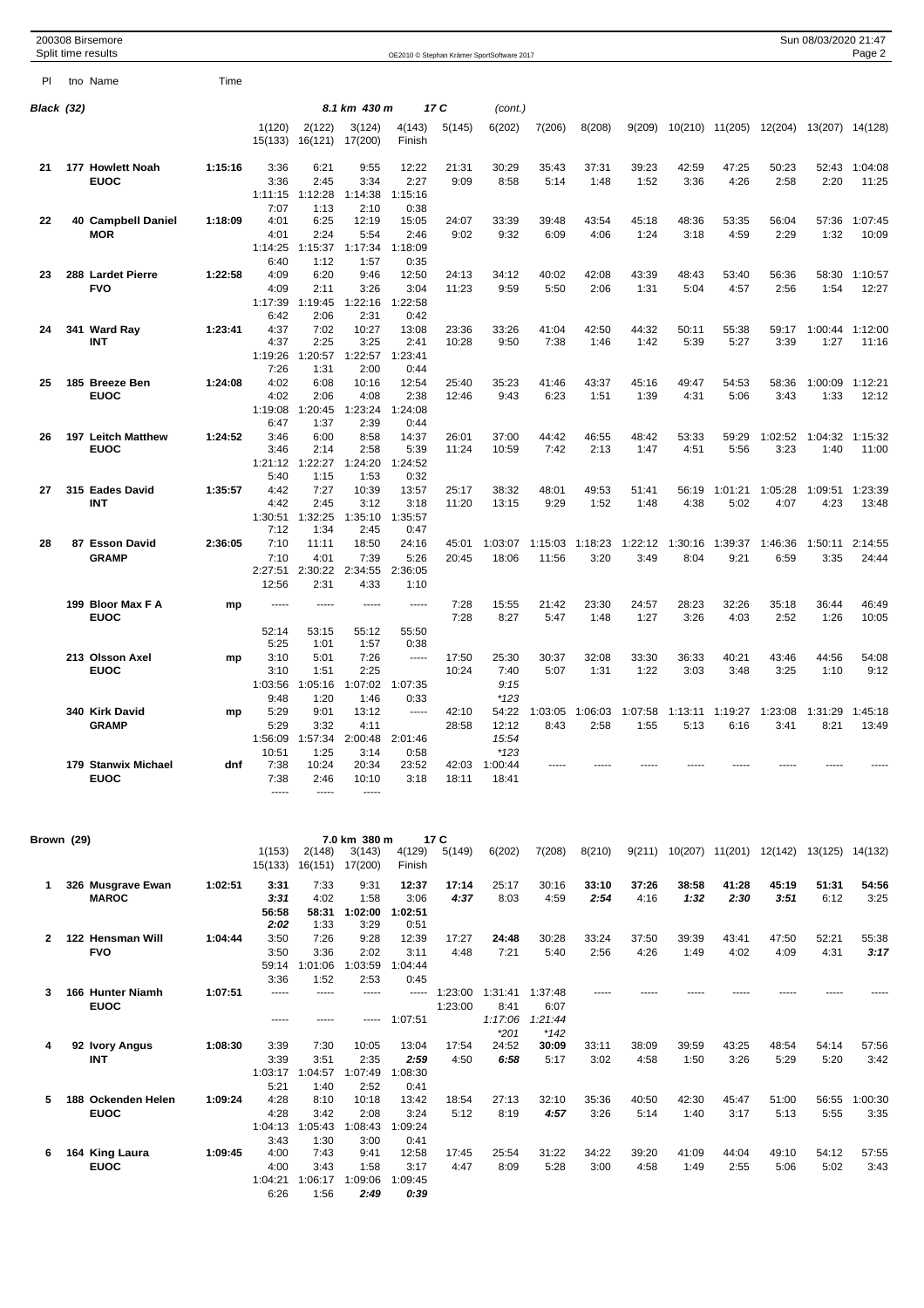|            | 200308 Birsemore<br>Split time results |         |                   |                         |                   |                  |               | OE2010 © Stephan Krämer SportSoftware 2017 |               |               |               |               |                         |                               | Sun 08/03/2020 21:47            | Page 3          |
|------------|----------------------------------------|---------|-------------------|-------------------------|-------------------|------------------|---------------|--------------------------------------------|---------------|---------------|---------------|---------------|-------------------------|-------------------------------|---------------------------------|-----------------|
| PI.        | tno Name                               | Time    |                   |                         |                   |                  |               |                                            |               |               |               |               |                         |                               |                                 |                 |
| Brown (29) |                                        |         |                   |                         | 7.0 km 380 m      |                  | 17 C          | (cont.)                                    |               |               |               |               |                         |                               |                                 |                 |
|            |                                        |         | 1(153)<br>15(133) | 2(148)<br>16(151)       | 3(143)<br>17(200) | 4(129)<br>Finish | 5(149)        | 6(202)                                     | 7(208)        | 8(210)        | 9(211)        | 10(207)       | 11(201)                 |                               | 12(142) 13(125) 14(132)         |                 |
| 7          | 85 Griffin Sam<br><b>GRAMP</b>         | 1:13:43 | 3:50<br>3:50      | 14:57<br>11:07          | 16:46<br>1:49     | 23:36<br>6:50    | 28:55<br>5:19 | 36:56<br>8:01                              | 41:53<br>4:57 | 44:48<br>2:55 | 48:58<br>4:10 | 50:34<br>1:36 | 53:06<br>2:32           | 56:59<br>3:53                 | 1:03:00<br>6:01                 | 1:06:34<br>3:34 |
|            |                                        |         | 1:08:46           | 1:10:11                 | 1:13:04           | 1:13:43          |               |                                            |               |               |               |               |                         |                               |                                 |                 |
| 8          | 268 Barrie Adam                        | 1:15:34 | 2:12<br>4:04      | 1:25<br>7:40            | 2:53<br>9:21      | 0:39<br>12:51    | 17:44         | 29:17                                      | 34:48         | 37:57         | 43:35         | 45:08         | 47:52                   | 52:46                         |                                 | 1:01:34         |
|            | <b>MAROC</b>                           |         | 4:04              | 3:36                    | 1:41              | 3:30             | 4:53          | 11:33                                      | 5:31          | 3:09          | 5:38          | 1:33          | 2:44                    | 4:54                          | 57:45<br>4:59                   | 3:49            |
|            |                                        |         | 1:09:58           | 1:11:18                 | 1:14:48           | 1:15:34          |               |                                            |               |               |               |               |                         |                               |                                 |                 |
| 9          | 195 Wilson Emma                        | 1:16:37 | 8:24<br>5:47      | 1:20<br>9:32            | 3:30<br>11:32     | 0:46<br>15:23    | 20:43         | 29:32                                      | 36:44         | 40:18         | 45:16         | 47:09         | 50:25                   | 56:00                         | 1:00:59                         | 1:05:14         |
|            | <b>EUOC</b>                            |         | 5:47              | 3:45                    | 2:00              | 3:51             | 5:20          | 8:49                                       | 7:12          | 3:34          | 4:58          | 1:53          | 3:16                    | 5:35                          | 4:59                            | 4:15            |
|            |                                        |         | 1:10:43<br>5:29   | 1:12:30<br>1:47         | 1:15:52<br>3:22   | 1:16:37          |               |                                            |               |               |               |               |                         |                               |                                 |                 |
| 10         | 83 Griffin Tim                         | 1:18:14 | 4:41              | 8:56                    | 14:21             | 0:45<br>17:57    | 23:32         | 32:28                                      | 38:19         | 42:03         | 46:55         | 48:41         | 52:33                   | 58:10                         | 1:03:35                         | 1:08:37         |
|            | <b>GRAMP</b>                           |         | 4:41              | 4:15                    | 5:25              | 3:36             | 5:35          | 8:56                                       | 5:51          | 3:44          | 4:52          | 1:46          | 3:52                    | 5:37                          | 5:25                            | 5:02            |
|            |                                        |         | 1:12:48<br>4:11   | 1:14:34<br>1:46         | 1:17:28<br>2:54   | 1:18:14<br>0:46  |               |                                            |               |               |               |               |                         |                               |                                 |                 |
| 11         | 170 Lilley Roanne                      | 1:20:19 | 4:31              | 8:36                    | 11:05             | 16:03            | 22:01         | 31:56                                      | 38:51         | 44:11         | 50:29         | 52:25         | 55:39                   | 1:00:54                       | 1:06:31                         | 1:10:52         |
|            | <b>EUOC</b>                            |         | 4:31<br>1:13:52   | 4:05<br>1:16:14         | 2:29<br>1:19:33   | 4:58<br>1:20:19  | 5:58          | 9:55                                       | 6:55          | 5:20          | 6:18          | 1:56          | 3:14                    | 5:15                          | 5:37                            | 4:21            |
|            |                                        |         | 3:00              | 2:22                    | 3:19              | 0:46             |               |                                            |               |               |               |               |                         |                               |                                 |                 |
| $12 \,$    | 9 Bridle Miss H<br><b>ESOC</b>         | 1:21:48 | 3:51<br>3:51      | 7:22<br>3:31            | 11:06<br>3:44     | 14:28<br>3:22    | 19:44<br>5:16 | 32:05<br>12:21                             | 38:03<br>5:58 | 43:38<br>5:35 | 49:19<br>5:41 | 50:56<br>1:37 | 53:57<br>3:01           | 58:55<br>4:58                 | 1:04:10<br>5:15                 | 1:07:59<br>3:49 |
|            |                                        |         | 1:14:57           | 1:16:21                 | 1:20:54           | 1:21:48          |               |                                            |               |               |               |               |                         |                               |                                 |                 |
|            |                                        |         | 6:58              | 1:24                    | 4:33              | 0:54             |               |                                            |               |               |               |               |                         |                               |                                 |                 |
| 13         | 313 Goddard Jamie<br><b>FVO</b>        | 1:21:49 | 4:05<br>4:05      | 7:54<br>3:49            | 12:07<br>4:13     | 16:08<br>4:01    | 22:25<br>6:17 | 32:47<br>10:22                             | 38:20<br>5:33 | 42:04<br>3:44 | 48:51<br>6:47 | 50:33<br>1:42 | 53:44<br>3:11           | 58:29<br>4:45                 | 1:04:36<br>6:07                 | 1:10:28<br>5:52 |
|            |                                        |         | 1:15:01           | 1:17:10                 | 1:20:53           | 1:21:49          |               | 1:18:08                                    |               |               |               |               |                         |                               |                                 |                 |
| 14         | 245 McLeod Katrina                     | 1:23:25 | 4:33<br>4:58      | 2:09<br>9:13            | 3:43<br>11:21     | 0:56<br>15:06    | 21:52         | *121<br>32:12                              | 40:33         | 47:38         | 53:28         | 55:22         | 58:30                   | 1:03:57                       | 1:09:23                         | 1:14:05         |
|            | <b>GRAMP</b>                           |         | 4:58              | 4:15                    | 2:08              | 3:45             | 6:46          | 10:20                                      | 8:21          | 7:05          | 5:50          | 1:54          | 3:08                    | 5:27                          | 5:26                            | 4:42            |
|            |                                        |         | 1:17:30           | 1:19:19                 | 1:22:40           | 1:23:25          |               |                                            |               |               |               |               |                         |                               |                                 |                 |
| 15         | 73 Raynor Finlay                       | 1:24:34 | 3:25<br>4:34      | 1:49<br>12:05           | 3:21<br>14:06     | 0:45<br>17:27    | 24:32         | 34:19                                      | 40:37         | 45:49         | 50:48         | 52:30         | 55:59                   | 1:02:06                       | 1:07:14                         | 1:11:14         |
|            | <b>INVOC</b>                           |         | 4:34              | 7:31                    | 2:01              | 3:21             | 7:05          | 9:47                                       | 6:18          | 5:12          | 4:59          | 1:42          | 3:29                    | 6:07                          | 5:08                            | 4:00            |
|            |                                        |         | 1:18:38<br>7:24   | 1:20:53<br>2:15         | 1:23:49<br>2:56   | 1:24:34<br>0:45  |               |                                            |               |               |               |               |                         |                               |                                 |                 |
| 16         | 78 Gooch Joel                          | 1:24:37 | 4:00              | 13:29                   | 15:35             | 18:59            | 25:58         | 35:13                                      | 48:52         | 52:23         | 57:56         | 59:31         | 1:02:20                 | 1:07:12                       | 1:12:01                         | 1:15:30         |
|            | <b>MAROC</b>                           |         | 4:00<br>1:19:04   | 9:29<br>1:20:35         | 2:06<br>1:23:50   | 3:24<br>1:24:37  | 6:59          | 9:15                                       | 13:39         | 3:31          | 5:33          | 1:35          | 2:49                    | 4:52                          | 4:49                            | 3:29            |
|            |                                        |         | 3:34              | 1:31                    | 3:15              | 0:47             |               |                                            |               |               |               |               |                         |                               |                                 |                 |
| 17         | 144 McCartney Al                       | 1:26:04 | 4:21              | 9:34                    | 13:19             | 16:58            | 23:36         | 33:21                                      | 39:57         | 43:56         | 51:32         | 53:52         | 57:55                   | 1:02:31                       | 1:07:37                         | 1:11:44         |
|            | <b>CLYDE</b>                           |         | 4:21              | 5:13<br>1:20:27 1:22:28 | 3:45<br>1:25:22   | 3:39<br>1:26:04  | 6:38          | 9:45                                       | 6:36          | 3:59          | 7:36          | 2:20          | 4:03                    | 4:36                          | 5:06                            | 4:07            |
|            |                                        |         | 8:43              | 2:01                    | 2:54              | 0:42             |               |                                            |               |               |               |               |                         |                               |                                 |                 |
| 18         | 230 Newey Jonas<br><b>MAROC</b>        | 1:30:09 | 4:36<br>4:36      | 10:29<br>5:53           | 16:46<br>6:17     | 22:05<br>5:19    | 28:30<br>6:25 | 40:06<br>11:36                             | 47:51<br>7:45 | 52:19<br>4:28 | 58:06<br>5:47 | 2:01          | 1:00:07 1:03:36<br>3:29 | 4:34                          | 1:08:10 1:13:04 1:17:08<br>4:54 | 4:04            |
|            |                                        |         |                   | 1:24:42 1:26:25         | 1:29:26           | 1:30:09          |               |                                            |               |               |               |               |                         |                               |                                 |                 |
| 19         | 328 Shepherd Oscar                     | 1:30:34 | 7:34<br>4:22      | 1:43<br>12:08           | 3:01<br>14:10     | 0:43<br>17:39    | 31:50         | 43:53                                      | 49:47         | 52:59         | 58:29         |               | 1:00:35 1:03:32         | 1:08:37                       | 1:13:06                         | 1:16:27         |
|            | <b>INVOC</b>                           |         | 4:22              | 7:46                    | 2:02              | 3:29             | 14:11         | 12:03                                      | 5:54          | 3:12          | 5:30          | 2:06          | 2:57                    | 5:05                          | 4:29                            | 3:21            |
|            |                                        |         | 8:25              | 1:24:52 1:26:53<br>2:01 | 1:29:52<br>2:59   | 1:30:34<br>0:42  |               |                                            |               |               |               |               |                         |                               |                                 |                 |
| 20         | 102 Wilson Steve                       | 1:31:29 | 5:18              | 10:08                   | 12:16             | 16:25            | 23:06         | 33:28                                      | 41:15         | 45:19         | 51:43         | 53:44         |                         | 58:12 1:04:33 1:10:37 1:15:39 |                                 |                 |
|            | <b>CLYDE</b>                           |         | 5:18              | 4:50                    | 2:08              | 4:09             | 6:41          | 10:22                                      | 7:47          | 4:04          | 6:24          | 2:01          | 4:28                    | 6:21                          | 6:04                            | 5:02            |
|            |                                        |         | 1:22:04<br>6:25   | 1:24:00<br>1:56         | 1:30:35<br>6:35   | 1:31:29<br>0:54  |               |                                            |               |               |               |               |                         |                               |                                 |                 |
| 21         | 43 Campbell Andrew                     | 1:32:23 | 4:36              | 9:04                    | 12:29             | 16:08            | 23:31         | 35:09                                      | 41:01         | 44:32         | 49:44         | 51:28         | 54:41                   | 1:01:26                       | 1:07:07 1:18:05                 |                 |
|            | MOR                                    |         | 4:36<br>1:25:57   | 4:28<br>1:28:06         | 3:25<br>1:31:42   | 3:39<br>1:32:23  | 7:23          | 11:38                                      | 5:52          | 3:31          | 5:12          | 1:44          | 3:13                    | 6:45                          | 5:41                            | 10:58           |
|            |                                        |         | 7:52              | 2:09                    | 3:36              | 0:41             |               |                                            |               |               |               |               |                         |                               |                                 |                 |
| 22         | 325 Dunn Sarah<br><b>MAROC</b>         | 1:33:19 | 5:22<br>5:22      | 10:09<br>4:47           | 12:48<br>2:39     | 16:42<br>3:54    | 22:41<br>5:59 | 33:26<br>10:45                             | 40:13<br>6:47 | 44:08<br>3:55 | 49:33<br>5:25 | 51:45<br>2:12 | 55:05<br>3:20           | 1:01:04<br>5:59               | 1:06:51 1:11:23<br>5:47         | 4:32            |
|            |                                        |         | 1:26:25           | 1:28:35                 | 1:32:28           | 1:33:19          |               |                                            |               |               |               |               |                         |                               |                                 |                 |
|            |                                        |         | 15:02             | 2:10                    | 3:53              | 0:51             |               |                                            |               |               |               |               |                         |                               |                                 |                 |
| 23         | 338 Daly Robert<br><b>GRAMP</b>        | 1:36:06 | 5:26<br>5:26      | 10:28<br>5:02           | 12:59<br>2:31     | 17:12<br>4:13    | 23:47<br>6:35 | 35:30<br>11:43                             | 43:15<br>7:45 | 47:38<br>4:23 | 53:44<br>6:06 | 56:49<br>3:05 | 1:01:32<br>4:43         | 1:07:11<br>5:39               | 1:13:57 1:19:13<br>6:46         | 5:16            |
|            |                                        |         | 1:28:35           | 1:30:52                 | 1:35:06           | 1:36:06          |               |                                            |               |               |               |               |                         |                               |                                 |                 |
| 24         | 221 Smith Colin                        | 1:42:54 | 9:22<br>4:41      | 2:17<br>18:45           | 4:14<br>22:02     | 1:00<br>25:47    | 32:30         | 42:14                                      | 48:46         | 52:58         | 58:15         |               | 1:00:33 1:04:25         | 1:10:09                       | 1:15:58                         | 1:20:44         |
|            | SYO                                    |         | 4:41              | 14:04                   | 3:17              | 3:45             | 6:43          | 9:44                                       | 6:32          | 4:12          | 5:17          | 2:18          | 3:52                    | 5:44                          | 5:49                            | 4:46            |
|            |                                        |         | 1:36:02           | 1:38:27                 | 1:42:01           | 1:42:54          |               |                                            |               |               |               |               |                         |                               |                                 |                 |
| 25         | 284 Mather Paul                        | 1:47:02 | 15:18<br>5:41     | 2:25<br>15:31           | 3:34<br>18:02     | 0:53<br>22:46    | 29:39         | 40:59                                      | 47:34         | 52:58         | 59:43         | 1:01:48       | 1:06:08                 | 1:14:49                       | 1:22:24                         | 1:27:43         |
|            | <b>MAROC</b>                           |         | 5:41              | 9:50                    | 2:31              | 4:44             | 6:53          | 11:20                                      | 6:35          | 5:24          | 6:45          | 2:05          | 4:20                    | 8:41                          | 7:35                            | 5:19            |
|            |                                        |         | 1:35:52<br>8:09   | 1:41:50<br>5:58         | 1:46:09<br>4:19   | 1:47:02<br>0:53  |               |                                            |               |               |               |               |                         |                               |                                 |                 |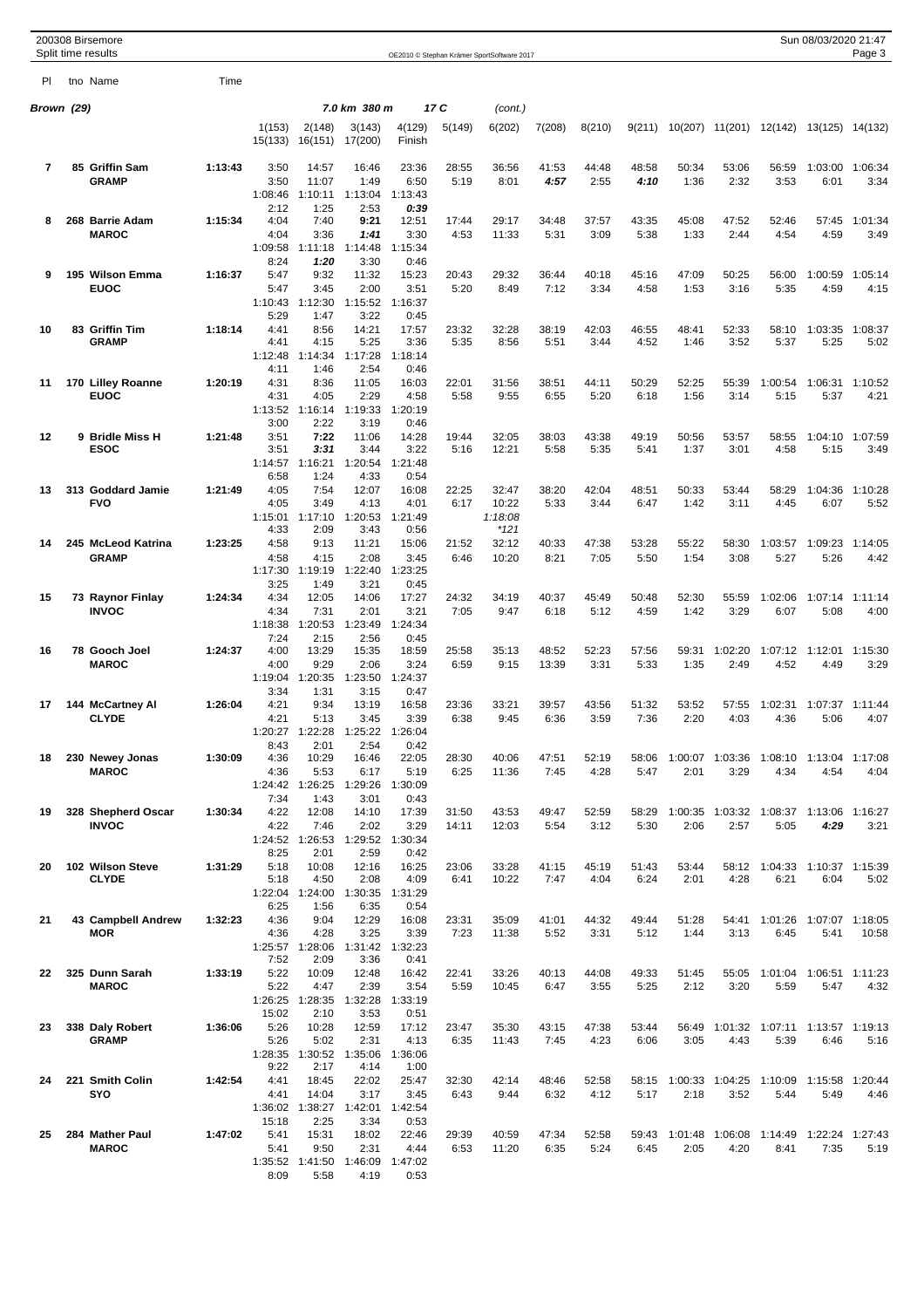|                  |     | 200308 Birsemore<br>Split time results   |         |                                  |                                  |                                            |                                          |                  | OE2010 © Stephan Krämer SportSoftware 2017 |                  |                 |                  |                 |                                 |                 | Sun 08/03/2020 21:47                            | Page 4          |
|------------------|-----|------------------------------------------|---------|----------------------------------|----------------------------------|--------------------------------------------|------------------------------------------|------------------|--------------------------------------------|------------------|-----------------|------------------|-----------------|---------------------------------|-----------------|-------------------------------------------------|-----------------|
| PI               |     | tno Name                                 | Time    |                                  |                                  |                                            |                                          |                  |                                            |                  |                 |                  |                 |                                 |                 |                                                 |                 |
| Brown (29)       |     |                                          |         |                                  |                                  | 7.0 km 380 m                               |                                          | 17 C             | (cont.)                                    |                  |                 |                  |                 |                                 |                 |                                                 |                 |
|                  |     |                                          |         | 1(153)<br>15(133)                | 2(148)<br>16(151)                | 3(143)<br>17(200)                          | 4(129)<br>Finish                         | 5(149)           | 6(202)                                     | 7(208)           | 8(210)          | 9(211)           |                 | 10(207) 11(201) 12(142)         |                 | 13(125) 14(132)                                 |                 |
| 26               |     | 350 Robinson Julien<br><b>GRAMP</b>      | 2:07:53 | 6:47<br>6:47<br>1:59:57<br>11:41 | 13:16<br>6:29<br>2:02:24<br>2:27 | 20:46<br>7:30<br>2:06:59<br>4:35           | 25:55<br>5:09<br>2:07:53<br>0:54         | 34:46<br>8:51    | 48:43<br>13:57                             | 58:14<br>9:31    | 1:03:23<br>5:09 | 1:10:22<br>6:59  | 1:18:23<br>8:01 | 1:23:56<br>5:33                 | 1:31:27<br>7:31 | 1:40:57<br>9:30                                 | 1:48:16<br>7:19 |
|                  |     | 18 Campbell Eilidh<br><b>EUOC</b>        | mp      | 4:23<br>4:23<br>1:20:34          | 1.1.1.1<br>1:22:25               | 17:29<br>13:06<br>1:25:29                  | 20:57<br>3:28<br>1:26:18                 | 26:27<br>5:30    | 35:37<br>9:10                              | 41:22<br>5:45    | 45:19<br>3:57   | 50:45<br>5:26    | 52:51<br>2:06   | 56:22<br>3:31                   | 1:01:35<br>5:13 | 1:08:33<br>6:58                                 | 1:13:15<br>4:42 |
|                  |     | 347 Anderson Murray<br><b>GRAMP</b>      | dnf     | 7:19<br>5:00<br>5:00<br>$\cdots$ | 1:51<br>26:50<br>21:50<br>-----  | 3:04<br>30:06<br>3:16<br>1:58:39           | 0:49<br>34:03<br>3:57<br>1:59:33         | 40:15<br>6:12    | 49:45<br>9:30                              | 56:34<br>6:49    | 1:00:29<br>3:55 | 1:15:43<br>15:14 | 1:17:58<br>2:15 | 1:24:44<br>6:46                 | 1:33:43<br>8:59 |                                                 |                 |
|                  | 349 | <b>Anderson Patrick</b><br><b>IND</b>    | dnf     | 8:56<br>8:56<br>-----            | 28:17<br>19:21<br>-----          | 24:56<br>31:09<br>2:52<br>2:21:40<br>48:14 | 0:54<br>36:50<br>5:41<br>2:23:00<br>1:20 | 1:00:58<br>24:08 | 1:18:07<br>17:09                           | 1:33:26<br>15:19 |                 |                  |                 |                                 |                 |                                                 |                 |
| <b>Blue</b> (43) |     |                                          |         | 1(124)                           | 2(123)                           | 4.8 km 270 m<br>3(129)                     | 4(144)                                   | 13 C<br>5(202)   | 6(203)                                     | 7(142)           | 8(141)          | 9(132)           | 10(133)         | 11(151)                         | 12(121)         | 13(200)                                         | Finish          |
| 1                |     | 107 Brown Rachel                         | 49:05   | 4:09                             | 6:13                             | 11:27                                      | 17:56                                    | 22:39            | 25:34                                      | 31:37            | 35:38           | 41:03            | 44:08           | 45:28                           | 46:18           | 48:29                                           | 49:05           |
| 2                |     | <b>ESOC</b><br>171 Bales Ellie           | 55:10   | 4:09<br>4:06                     | 2:04<br>6:49                     | 5:14<br>12:01                              | 6:29<br>19:34                            | 4:43<br>24:47    | 2:55<br>28:00                              | 6:03<br>35:16    | 4:01<br>40:18   | 5:25<br>45:35    | 3:05<br>48:43   | 1:20<br>50:38                   | 0:50<br>52:21   | 2:11<br>54:32                                   | 0:36<br>55:10   |
| 3                |     | <b>EUOC</b><br>255 Cox Isobel            | 56:24   | 4:06<br>4:51                     | 2:43<br>7:16                     | 5:12<br>11:25                              | 7:33<br>18:31                            | 5:13<br>23:32    | 3:13<br>28:02                              | 7:16<br>37:55    | 5:02<br>41:45   | 5:17<br>46:38    | 3:08<br>51:12   | 1:55<br>52:38                   | 1:43<br>53:35   | 2:11<br>55:45                                   | 0:38<br>56:24   |
|                  |     | <b>BASOC</b>                             |         | 4:51                             | 2:25                             | 4:09                                       | 7:06                                     | 5:01             | 4:30                                       | 9:53             | 3:50            | 4:53             | 4:34            | 1:26                            | 0:57            | 2:10                                            | 0:39            |
| 4                |     | 329 Shepherd Jon<br><b>INVOC</b>         | 57:05   | 4:34<br>4:34                     | 7:02<br>2:28                     | 15:05<br>8:03                              | 21:11<br>6:06                            | 25:56<br>4:45    | 29:39<br>3:43                              | 36:36<br>6:57    | 40:44<br>4:08   | 45:32<br>4:48    | 51:25<br>5:53   | 53:08<br>1:43                   | 53:56<br>0:48   | 56:22<br>2:26                                   | 57:05<br>0:43   |
| 5                |     | 74 Lawrence Pete<br><b>GRAMP</b>         | 57:33   | 5:30<br>5:30                     | 8:21<br>2:51                     | 13:15<br>4:54                              | 20:13                                    | 25:36<br>5:23    | 28:36                                      | 35:35            | 40:39           | 45:51            | 51:02           | 53:08<br>2:06                   | 54:07<br>0:59   | 56:50<br>2:43                                   | 57:33<br>0:43   |
| 6                |     | 100 Wilson Alice                         | 59:18   | 4:52                             | 7:24                             | 12:14                                      | 6:58<br>20:59                            | 26:11            | 3:00<br>29:12                              | 6:59<br>36:10    | 5:04<br>41:22   | 5:12<br>46:53    | 5:11<br>53:06   | 55:03                           | 56:07           | 58:36                                           | 59:18           |
|                  |     | <b>CLYDE</b>                             |         | 4:52                             | 2:32                             | 4:50                                       | 8:45                                     | 5:12             | 3:01                                       | 6:58             | 5:12            | 5:31             | 6:13            | 1:57                            | 1:04            | 2:29                                            | 0:42            |
| 7                |     | 112 Howard Isobel<br><b>MOR</b>          | 59:20   | 4:40<br>4:40                     | 6:56<br>2:16                     | 10:38<br>3:42                              | 16:24<br>5.46                            | 21:21<br>4:57    | 25:24<br>4:03                              | 31:18<br>5.54    | 35:27<br>4:09   | 39:45<br>4:18    | 46:48<br>7:03   | 51:20<br>4:32                   | 56:22<br>5:02   | 58:38<br>2:16                                   | 59:20<br>0:42   |
| 8                |     | 346 McLuckie Peter                       | 59:57   | 5:18                             | 8:03                             | 12:25                                      | 21:10                                    | 27:23            | 30:34                                      | 37:52            | 42:41           | 48:57            | 53:03           | 55:18                           | 56:26           | 59:11                                           | 59:57           |
| 9                |     | <b>MOR</b><br>90 Salisbury Colin         | 1:02:05 | 5:18<br>5:06                     | 2:45<br>8:11                     | 4:22<br>15:38                              | 8:45<br>23:52                            | 6:13<br>29:02    | 3:11<br>33:23                              | 7:18<br>40:14    | 4:49<br>45:09   | 6:16<br>49:53    | 4:06<br>55:46   | 2:15<br>57:48                   | 1:08<br>58:40   | 2:45<br>1:01:24                                 | 0:46<br>1:02:05 |
| 10               |     | <b>INVOC</b><br>5 Hammond James          | 1:02:24 | 5:06<br>3:45                     | 3:05<br>5:43                     | 7:27<br>9:26                               | 8:14<br>22:55                            | 5:10<br>27:06    | 4:21<br>29:37                              | 6:51<br>36:18    | 4:55<br>40:41   | 4:44<br>46:58    | 5:53<br>56:47   | 2:02<br>58:35                   | 0:52<br>59:22   | 2:44<br>1:01:40                                 | 0:41<br>1:02:24 |
| 11               |     | <b>FVO</b><br>163 Kenyon Faith           | 1:02:36 | 3:45<br>5:21                     | 1:58<br>8:13                     | 3:43<br>13:10                              | 13:29<br>21:11                           | 4:11<br>26:35    | 2:31<br>30:05                              | 6:41<br>38:08    | 4:23<br>43:03   | 6:17<br>49:10    | 9:49<br>57:03   | 1:48<br>58:35                   | 0:47<br>59:26   | 2:18<br>1:01:58                                 | 0:44<br>1:02:36 |
|                  |     | <b>MOR</b>                               |         | 5:21                             | 2:52                             | 4:57                                       | 8:01                                     | 5:24             | 3:30                                       | 8:03             | 4:55            | 6:07             | 7:53            | 1:32                            | 0:51            | 2:32                                            | 0:38            |
| 12               |     | 6 Duley Paul<br><b>GRAMP</b>             | 1:02:59 | 4:59<br>4:59                     | 7:45<br>2:46                     | 12:07<br>4:22                              | 20:54<br>8:47                            | 26:09<br>5:15    | 30:44<br>4:35                              | 38:27<br>7:43    | 43:38<br>5:11   | 48:40<br>5:02    | 55:34<br>6:54   | 57:59<br>2:25                   | 59:24<br>1:25   | 1:02:13<br>2:49                                 | 1:02:59<br>0:46 |
| 13               |     | 96 Robertson Maja                        | 1:03:43 | 5:26                             | 8:15                             | 13:18                                      | 21:32                                    | 29:12            | 34:38                                      | 42:31            | 48:55           | 53:32            | 58:23           | 59:54                           | 1:00:48         | 1:03:02                                         | 1:03:43         |
| 14               |     | <b>ESOC</b><br>103 Hale Nick             | 1:03:50 | 5:26<br>4:38                     | 2:49<br>7:11                     | 5:03<br>11:12                              | 8:14<br>18:52                            | 7:40<br>23:47    | 5:26<br>26:52                              | 7:53<br>33:35    | 6:24<br>41:03   | 4:37<br>46:52    | 4:51<br>57:15   | 1:31<br>58:52                   | 0:54<br>59:56   | 2:14<br>1:03:03                                 | 0:41<br>1:03:50 |
|                  |     | <b>MAROC</b>                             |         | 4:38                             | 2:33<br>53:48<br>$*151$          | 4:01                                       | 7:40                                     | 4:55             | 3:05                                       | 6:43             | 7:28            | 5:49             | 10:23           | 1:37                            | 1:04            | 3:07                                            | 0:47            |
| 15               |     | 316 Eades Lorna                          | 1:04:26 | 6:02                             | 9:52                             | 15:00                                      | 23:18                                    | 28:55            | 32:13                                      | 39:24            | 44:35           | 50:47            | 55:53           | 58:01                           | 59:32           | 1:03:25                                         | 1:04:26         |
| 16               |     | <b>INT</b><br>108 Kemsley Alice          | 1:04:52 | 6:02<br>7:42                     | 3:50<br>11:28                    | 5:08<br>16:08                              | 8:18<br>28:34                            | 5:37<br>33:41    | 3:18<br>37:23                              | 7:11<br>44:51    | 5:11<br>49:51   | 6:12<br>54:44    | 5:06            | 2:08<br>58:37 1:00:41           | 1:31<br>1:01:41 | 3:53<br>1:04:11                                 | 1:01<br>1:04:52 |
| 17               |     | <b>BASOC</b><br>104 Macmillan Iris       | 1:06:15 | 7:42<br>13:56                    | 3:46<br>16:42                    | 4:40<br>21:36                              | 12:26<br>29:03                           | 5:07<br>35:12    | 3:42<br>38:36                              | 7:28<br>46:28    | 5:00<br>51:30   | 4:53<br>55:53    | 3:53            | 2:04<br>1:01:08 1:02:35         | 1:00<br>1:03:29 | 2:30<br>1:05:37 1:06:15                         | 0:41            |
|                  |     | <b>ECKO</b>                              |         | 13:56                            | 2:46                             | 4:54                                       | 7:27                                     | 6:09             | 3:24                                       | 7:52             | 5:02            | 4:23             | 5:15            | 1:27                            | 0:54            | 2:08                                            | 0:38            |
| 18               |     | 140 Chapman Paul<br><b>MAROC</b>         | 1:06:57 | 5:46<br>5:46                     | 9:03<br>3:17                     | 14:07<br>5:04                              | 22:32<br>8:25                            | 28:47<br>6:15    | 32:35<br>3:48                              | 42:15<br>9:40    | 47:13<br>4:58   | 53:17<br>6:04    | 5:07            | 58:24 1:01:46<br>3:22           | 1:03:08<br>1:22 | 1:06:08<br>3:00                                 | 1:06:57<br>0:49 |
| 18               |     | 58 Duguid Alistair<br>TAY                | 1:06:57 | 5:43<br>5:43                     | 8:18<br>2:35                     | 17:55<br>9:37                              | 26:23<br>8:28                            | 32:37<br>6:14    | 37:04<br>4:27                              | 44:43<br>7:39    | 50:07<br>5:24   | 56:33<br>6:26    | 4:04            | 1:00:37 1:02:28<br>1:51         | 0:59            | 1:03:27 1:06:15 1:06:57<br>2:48                 | 0:42            |
| 20               |     | 65 Kingham Hannah<br><b>MOR</b>          | 1:09:21 | 5:47<br>5:47                     | 8:49<br>3:02                     | 14:44<br>5:55                              | 24:20<br>9:36                            | 30:27<br>6:07    | 37:27<br>7:00                              | 46:22<br>8:55    | 51:24<br>5:02   | 57:37<br>6:13    | 6:03            | 1:37                            | 0:55            | 1:03:40 1:05:17 1:06:12 1:08:43 1:09:21<br>2:31 | 0:38            |
| 21               |     | 141 Chapman Catriona<br><b>MAROC</b>     | 1:09:34 | 5:19<br>5:19                     | 8:35<br>3:16                     | 13:52<br>5:17                              | 22:25<br>8:33                            | 29:39<br>7:14    | 33:22<br>3:43                              | 41:51<br>8:29    | 48:23<br>6:32   | 55:26<br>7:03    | 5:56            | 1:01:22 1:03:56<br>2:34         | 1:05:29<br>1:33 | 1:08:48<br>3:19                                 | 1:09:34<br>0:46 |
| 22               |     | 330 Thornton Vicky<br><b>FVO</b>         | 1:09:46 | 5:06<br>5:06                     | 7:45<br>2:39                     | 12:25<br>4:40                              | 20:46<br>8:21                            | 25:52<br>5:06    | 29:12<br>3:20                              | 35:58<br>6:46    | 41:08<br>5:10   | 54:32<br>13:24   | 8:01            | 1:02:33 1:04:51<br>2:18         | 1:05:55<br>1:04 | 1:08:56<br>3:01                                 | 1:09:46<br>0:50 |
| 23               |     | 53 Chapman Ade                           | 1:10:09 | 5:36                             | 8:54                             | 14:06                                      | 21:43                                    | 28:01            | 32:12                                      | 42:03            | 48:40           | 55:10            | 1:02:36         | 1:04:44                         | 1:05:57         | 1:09:16                                         | 1:10:09         |
| 24               |     | <b>MOR</b><br><b>142 Ricketts Trevor</b> | 1:11:08 | 5:36<br>5:54                     | 3:18<br>9:00                     | 5:12<br>13:35                              | 7:37<br>21:46                            | 6:18<br>28:16    | 4:11<br>31:35                              | 9:51<br>39:56    | 6:37<br>46:59   | 6:30<br>56:01    | 7:26<br>1:02:56 | 2:08<br>1:05:41                 | 1:13<br>1:07:16 | 3:19<br>1:10:16                                 | 0:53<br>1:11:08 |
| 25               |     | <b>MAROC</b><br>126 Nicholson Hugh       | 1:11:30 | 5:54<br>6:52                     | 3:06<br>9:42                     | 4:35<br>13:54                              | 8:11<br>20:56                            | 6:30<br>26:38    | 3:19<br>30:06                              | 8:21<br>37:44    | 7:03<br>44:12   | 9:02<br>48:54    | 6:55<br>1:05:09 | 2:45<br>1:06:38                 | 1:35<br>1:07:53 | 3:00<br>1:10:44                                 | 0:52<br>1:11:30 |
|                  |     | <b>GRAMP</b>                             |         | 6:52                             | 2:50                             | 4:12                                       | 7:02                                     | 5:42             | 3:28                                       | 7:38             | 6:28            | 4:42             | 16:15           | 1:29                            | 1:15            | 2:51                                            | 0:46            |
| 26               |     | 201 Collins Rachel<br><b>EUOC</b>        | 1:11:57 | 9:15<br>9:15                     | 13:18<br>4:03                    | 17:52<br>4:34                              | 25:17<br>7:25                            | 31:28<br>6:11    | 35:40<br>4:12                              | 43:31<br>7:51    | 49:18<br>5:47   | 56:44<br>7:26    | 7:22            | 1:04:06 1:06:57 1:08:09<br>2:51 | 1:12            | 1:11:13 1:11:57<br>3:04                         | 0:44            |
| 27               |     | 137 McDonald Dennis                      | 1:13:31 | 6:18                             | 9:21                             | 14:16                                      | 23:20                                    | 29:22            | 34:32                                      | 42:33            | 50:19           | 56:30            |                 | 1:04:54 1:07:51                 | 1:09:26         | 1:12:43 1:13:31                                 |                 |
| 28               |     | <b>GRAMP</b><br>345 McLuckie Morag       | 1:13:51 | 6:18<br>5:17                     | 3:03<br>8:03                     | 4:55<br>12:55                              | 9:04<br>23:06                            | 6:02<br>30:57    | 5:10<br>35:39                              | 8:01<br>44:09    | 7:46<br>50:48   | 6:11<br>57:24    | 8:24            | 2:57                            | 1:35            | 3:17<br>1:06:20 1:08:41 1:09:52 1:12:55 1:13:51 | 0:48            |
|                  |     | <b>MOR</b>                               |         | 5:17                             | 2:46                             | 4:52                                       | 10:11                                    | 7:51             | 4:42                                       | 8:30             | 6:39            | 6:36             | 8:56            | 2:21                            | 1:11            | 3:03                                            | 0:56            |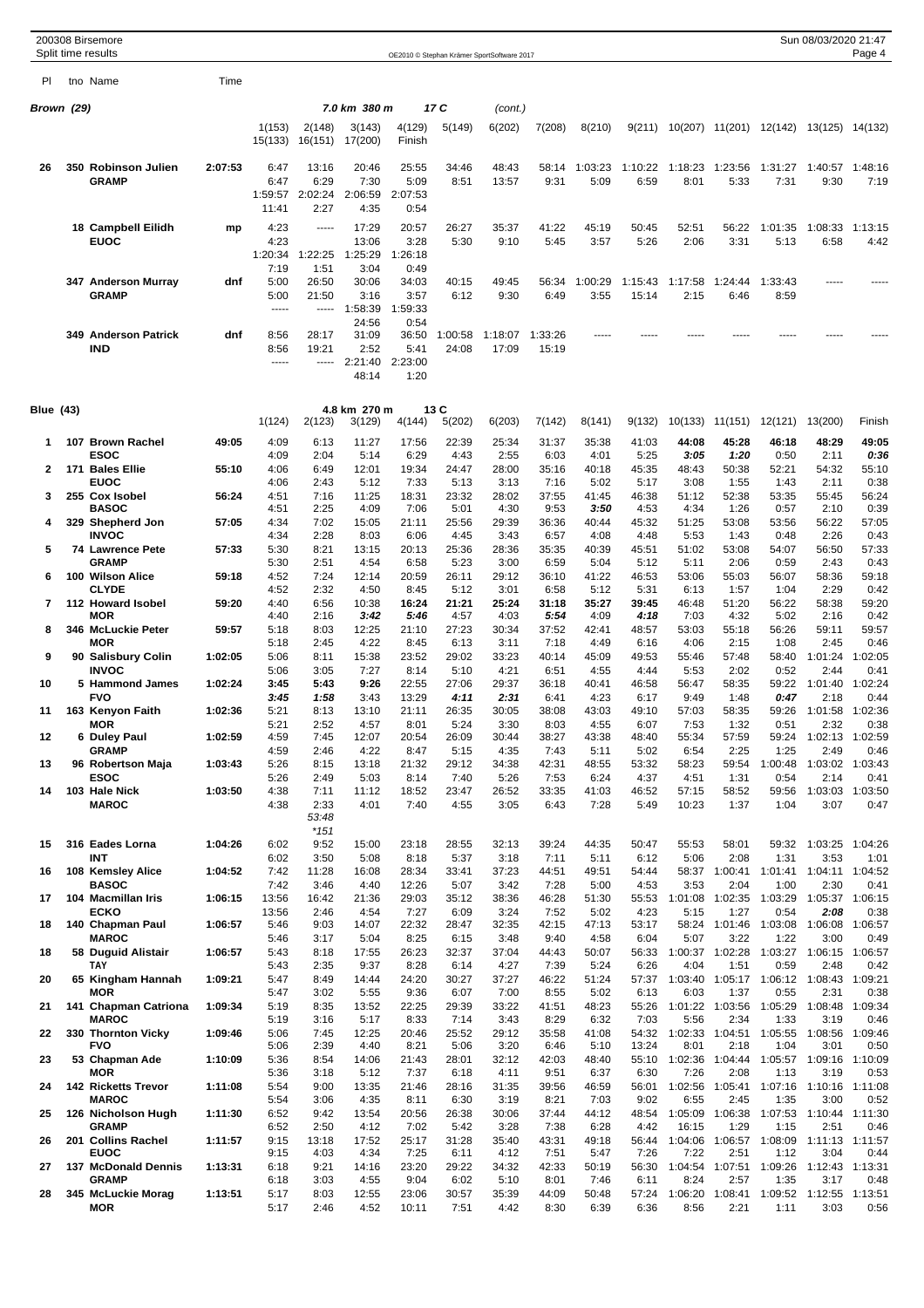|            | 200308 Birsemore<br>Split time results |         |               |                |                        |                |                | OE2010 © Stephan Krämer SportSoftware 2017 |                  |                                               |                  |                  |                               |                 | Sun 08/03/2020 21:47 | Page 5          |
|------------|----------------------------------------|---------|---------------|----------------|------------------------|----------------|----------------|--------------------------------------------|------------------|-----------------------------------------------|------------------|------------------|-------------------------------|-----------------|----------------------|-----------------|
| PI.        | tno Name                               | Time    |               |                |                        |                |                |                                            |                  |                                               |                  |                  |                               |                 |                      |                 |
|            |                                        |         |               |                |                        |                |                |                                            |                  |                                               |                  |                  |                               |                 |                      |                 |
| Blue (43)  |                                        |         | 1(124)        | 2(123)         | 4.8 km 270 m<br>3(129) | 4(144)         | 13 C<br>5(202) | (cont.)<br>6(203)                          | 7(142)           | 8(141)                                        | 9(132)           |                  | 10(133) 11(151) 12(121)       |                 | 13(200)              | Finish          |
| 29         | 254 Cox Anna                           | 1:13:56 | 14:27         | 17:40          | 25:33                  | 33:16          | 39:17          | 42:24                                      | 50:58            | 57:17                                         | 1:02:52          | 1:07:49          | 1:09:49                       | 1:10:46         | 1:13:11              | 1:13:56         |
| 30         | <b>BASOC</b><br>334 McIntyre lan       | 1:19:53 | 14:27<br>6:37 | 3:13<br>9:53   | 7:53<br>16:59          | 7:43<br>27:26  | 6:01<br>34:53  | 3:07<br>39:18                              | 8:34<br>48:41    | 6:19<br>55:15                                 | 5:35<br>1:02:22  | 4:57<br>1:09:19  | 2:00<br>1:12:42               | 0:57<br>1:14:26 | 2:25<br>1:18:42      | 0:45<br>1:19:53 |
| 31         | INT<br>45 Low Chris                    | 1:20:46 | 6:37<br>5:53  | 3:16<br>9:19   | 7:06<br>17:05          | 10:27<br>25:23 | 7:27<br>32:54  | 4:25<br>37:18                              | 9:23<br>47:37    | 6:34<br>54:37                                 | 7:07<br>1:04:57  | 6:57<br>1:11:44  | 3:23<br>1:14:30               | 1:44<br>1:16:10 | 4:16<br>1:19:48      | 1:11<br>1:20:46 |
| 32         | <b>MAROC</b><br>224 McLeod Carolyn     | 1:21:29 | 5:53<br>6:52  | 3:26<br>11:57  | 7:46<br>16:49          | 8:18<br>24:57  | 7:31<br>31:48  | 4:24<br>35:58                              | 10:19<br>46:45   | 7:00<br>52:47                                 | 10:20<br>1:00:18 | 6:47<br>1:14:03  | 2:46<br>1:16:19               | 1:40<br>1:17:36 | 3:38<br>1:20:37      | 0:58<br>1:21:29 |
|            | <b>GRAMP</b>                           |         | 6:52          | 5:05           | 4:52                   | 8:08           | 6:51           | 4:10                                       | 10:47            | 6:02                                          | 7:31             | 13:45            | 2:16                          | 1:17            | 3:01                 | 0:52            |
| 33         | 15 Coon John<br>ECKO                   | 1:22:17 | 7:37<br>7:37  | 10:46<br>3:09  | 16:36<br>5:50          | 26:29<br>9:53  | 33:32<br>7:03  | 39:03<br>5:31                              | 50:29<br>11:26   | 56:57<br>6:28                                 | 1:03:46<br>6:49  | 1:09:32<br>5:46  | 1:13:43<br>4:11               | 1:16:54<br>3:11 | 1:21:15<br>4:21      | 1:22:17<br>1:02 |
| 34         | 266 Lindsay Crawford<br><b>ESOC</b>    | 1:22:52 | 6:06<br>6:06  | 9:17<br>3:11   | 14:50<br>5:33          | 23:49<br>8:59  | 34:00<br>10:11 | 38:20<br>4:20                              | 51:25<br>13:05   | 58:21<br>6:56                                 | 1:05:34<br>7:13  | 1:14:47<br>9:13  | 1:17:34<br>2:47               | 1:19:04<br>1:30 | 1:22:05<br>3:01      | 1:22:52<br>0:47 |
| 35         | 93 Matheson Alison                     | 1:23:37 | 6:31          | 9:52           | 15:25                  | 28:25          | 36:34          | 41:55                                      | 52:42            | 59:11                                         | 1:05:57          | 1:12:09          | 1:17:43                       | 1:19:21         | 1:22:46              | 1:23:37         |
| 36         | <b>INVOC</b><br>332 McNamara Andy      | 1:23:44 | 6:31<br>5:29  | 3:21<br>9:19   | 5:33<br>15:24          | 13:00<br>26:01 | 8:09<br>33:05  | 5:21<br>38:29                              | 10:47<br>52:43   | 6:29<br>59:30                                 | 6:46<br>1:07:35  | 6:12<br>1:14:56  | 5:34<br>1:18:02               | 1:38<br>1:19:20 | 3:25<br>1:22:56      | 0:51<br>1:23:44 |
| 37         | <b>AYROC</b><br>226 McLeod lain        | 1:25:18 | 5:29<br>6:28  | 3:50<br>10:11  | 6:05<br>17:07          | 10:37<br>29:06 | 7:04<br>36:11  | 5:24<br>40:25                              | 14:14<br>50:10   | 6:47<br>59:43                                 | 8:05<br>1:06:54  | 7:21<br>1:17:16  | 3:06<br>1:19:20               | 1:18<br>1:20:46 | 3:36<br>1:24:21      | 0:48<br>1:25:18 |
| 38         | <b>GRAMP</b><br>76 Scott Rachel        | 1:30:50 | 6:28<br>7:44  | 3:43<br>10:59  | 6:56<br>17:22          | 11:59<br>27:12 | 7:05<br>34:05  | 4:14<br>40:52                              | 9:45<br>53:41    | 9:33<br>1:00:57                               | 7:11<br>1:09:25  | 10:22<br>1:19:56 | 2:04<br>1:23:31               | 1:26<br>1:25:07 | 3:35<br>1:29:34      | 0:57<br>1:30:50 |
|            | <b>GRAMP</b>                           |         | 7:44          | 3:15           | 6:23                   | 9:50           | 6:53           | 6:47                                       | 12:49            | 7:16                                          | 8:28             | 10:31            | 3:35                          | 1:36            | 4:27                 | 1:16            |
| 39         | 237 Collins Nick<br><b>MAROC</b>       | 1:33:29 | 6:48<br>6:48  | 11:00<br>4:12  | 20:32<br>9:32          | 31:27<br>10:55 | 38:23<br>6:56  | 43:18<br>4:55                              | 53:44<br>10:26   | 1:00:34<br>6:50                               | 1:07:57<br>7:23  | 1:14:10<br>6:13  | 1:28:19<br>14:09              | 1:29:29<br>1:10 | 1:32:37<br>3:08      | 1:33:29<br>0:52 |
| 40         | 252 Farquharson Laura<br><b>GRAMP</b>  | 1:36:19 | 7:06<br>7:06  | 10:27<br>3:21  | 16:41<br>6:14          | 34:41<br>18:00 | 43:29<br>8:48  | 48:15<br>4:46                              | 1:00:07<br>11:52 | 1:08:33<br>8:26                               | 1:17:03<br>8:30  | 1:24:36<br>7:33  | 1:27:50<br>3:14               | 1:30:09<br>2:19 | 1:35:12<br>5:03      | 1:36:19<br>1:07 |
| 41         | 331 Fellbaum Heather                   | 1:36:50 | 6:52          | 22:03          | 27:17                  | 38:32          | 47:21          | 52:57                                      | 1:05:16          | 1:13:12                                       | 1:20:04          | 1:27:03          | 1:30:13                       | 1:31:58         | 1:35:47              | 1:36:50         |
| 42         | <b>FVO</b><br>22 Campbell Alexander    | 1:40:14 | 6:52<br>6:44  | 15:11<br>10:59 | 5:14<br>17:04          | 11:15<br>29:41 | 8:49<br>39:06  | 5:36<br>50:46                              | 12:19<br>1:02:43 | 7:56<br>1:13:55                               | 6:52<br>1:24:43  | 6:59<br>1:31:23  | 3:10<br>1:34:05               | 1:45<br>1:35:34 | 3:49<br>1:39:26      | 1:03<br>1:40:14 |
| 43         | <b>MAROC</b><br>273 Harding Tim        | 1:44:54 | 6:44<br>8:08  | 4:15<br>26:16  | 6:05<br>32:18          | 12:37<br>42:16 | 9:25<br>49:42  | 11:40<br>55:15                             | 11:57<br>1:04:21 | 11:12<br>1:12:41                              | 10:48<br>1:19:57 | 6:40<br>1:35:41  | 2:42<br>1:38:35               | 1:29<br>1:40:12 | 3:52<br>1:43:45      | 0:48<br>1:44:54 |
|            | ELO                                    |         | 8:08          | 18:08          | 6:02                   | 9:58           | 7:26           | 5:33                                       | 9:06             | 8:20                                          | 7:16             | 15:44            | 2:54                          | 1:37            | 3:33                 | 1:09            |
| Green (34) |                                        |         |               |                | 3.0 km 200 m           |                | 11 C           |                                            |                  |                                               |                  |                  |                               |                 |                      |                 |
|            |                                        |         | 1(190)        | 2(153)         | 3(127)                 | 4(129)         | 5(128)         | 6(132)                                     | 7(149)           | 8(133)                                        | 9(151)           | 10(121)          | 11(200)                       | Finish          |                      |                 |
| 1          | 1 Darlington Anwen<br><b>FVO</b>       | 40:27   | 3:38<br>3:38  | 5:44<br>2:06   | 10:28<br>4:44          | 16:00<br>5:32  | 22:58<br>6:58  | 25:52<br>2:54                              | 28:03<br>2:11    | 33:52<br>5:49                                 | 35:39<br>1:47    | 36:49<br>1:10    | 39:32<br>2:43                 | 40:27<br>0:55   |                      |                 |
| 2          | 309 Bennett Ewan<br><b>MAROC</b>       | 46:56   | 3:06<br>3:06  | 5:50<br>2:44   | 11:45<br>5:55          | 17:46<br>6:01  | 22:08<br>4:22  | 26:35<br>4:27                              | 30:51<br>4:16    | 38:56<br>8:05                                 | 42:00<br>3:04    | 43:10<br>1:10    | 46:16<br>3:06                 | 46:56<br>0:40   |                      |                 |
| 3          | 289 Halliday Jane<br>MOR               | 49:13   | 4:01<br>4:01  | 6:54<br>2:53   | 13:06<br>6:12          | 21:28<br>8:22  | 26:56<br>5:28  | 32:17<br>5:21                              | 35:52<br>3:35    | 41:50<br>5:58                                 | 44:08<br>2:18    | 45:21<br>1:13    | 48:24<br>3:03                 | 49:13<br>0:49   |                      |                 |
| 4          | 101 Wilson Rachel                      | 52:56   | 4:01          | 6:58           | 13:40                  | 23:09          | 28:07          | 32:46                                      | 35:56            | 44:37                                         | 47:15            | 48:40            | 52:01                         | 52:56           |                      |                 |
| 5          | <b>CLYDE</b><br>303 Ross Heidi         | 54:20   | 4:01<br>4:31  | 2:57<br>10:45  | 6:42<br>17:00          | 9:29<br>21:47  | 4:58<br>30:48  | 4:39<br>36:26                              | 3:10<br>41:00    | 8:41<br>46:59                                 | 2:38<br>49:23    | 1:25<br>50:30    | 3:21<br>53:34                 | 0:55<br>54:20   |                      |                 |
| 6          | AUOG<br>235 Coustick Dave              | 54:27   | 4:31<br>6:23  | 6:14<br>9:45   | 6:15<br>16:36          | 4:47<br>23:55  | 9:01<br>28:53  | 5:38<br>33:50                              | 4:34<br>37:03    | 5:59<br>45:06                                 | 2:24<br>48:09    | 1:07<br>49:50    | 3:04<br>53:25                 | 0:46<br>54:27   |                      |                 |
|            | <b>FVO</b>                             |         | 6:23          | 3:22           | 6:51                   | 7:19           | 4:58           | 4:57                                       | 3:13             | 8:03                                          | 3:03             | 1:41             | 3:35                          | 1:02            |                      |                 |
| 7          | 344 Rowlands Helen<br><b>GRAMP</b>     | 55:12   | 5:17<br>5:17  | 8:39<br>3:22   | 15:46<br>7:07          | 25:25<br>9:39  | 30:53<br>5:28  | 34:52<br>3:59                              | 37:54<br>3:02    | 46:39<br>8:45                                 | 49:50<br>3:11    | 51:15<br>1:25    | 54:22<br>3:07                 | 55:12<br>0:50   |                      |                 |
| 8          | 278 McLean Neil<br><b>GRAMP</b>        | 55:37   | 5:44<br>5:44  | 8:51<br>3:07   | 15:09<br>6:18          | 22:51<br>7:42  | 28:10<br>5:19  | 33:27<br>5:17                              | 37:18<br>3:51    | 45:11<br>7:53                                 | 48:23<br>3:12    | 50:23<br>2:00    | 54:37<br>4:14                 | 55:37<br>1:00   |                      |                 |
| 9          | 256 James Simon<br><b>TAY</b>          | 56:15   | 4:43<br>4:43  | 7:39<br>2:56   | 16:44<br>9:05          | 22:57<br>6:13  | 27:33<br>4:36  | 31:40<br>4:07                              | 35:00<br>3:20    | 43:41<br>8:41                                 | 47:09<br>3:28    | 48:46<br>1:37    | 55:15<br>6:29                 | 56:15<br>1:00   |                      |                 |
| 10         | 242 Dalgleish Margaret                 | 58:40   | 4:36          | 7:37           | 14:54                  | 22:37          | 29:52          | 35:13                                      | 39:10            | 48:26                                         | 52:18            | 53:54            | 57:29                         | 58:40           |                      |                 |
| 11         | <b>ESOC</b><br>264 Lindsay Sally       | 59:39   | 4:36<br>5:04  | 3:01<br>8:35   | 7:17<br>16:49          | 7:43<br>25:01  | 7:15<br>31:07  | 5:21<br>36:55                              | 3:57<br>40:34    | 9:16<br>50:38                                 | 3:52<br>53:10    | 1:36<br>54:50    | 3:35<br>58:47                 | 1:11<br>59:39   |                      |                 |
| 12         | <b>ESOC</b><br>89 Gallagher Claire     | 59:50   | 5:04<br>4:11  | 3:31<br>7:25   | 8:14<br>15:36          | 8:12<br>26:26  | 6:06<br>31:46  | 5:48<br>35:53                              | 3:39<br>39:35    | 10:04<br>50:15                                | 2:32<br>52:56    | 1:40<br>54:54    | 3:57<br>58:44                 | 0:52<br>59:50   |                      |                 |
| 13         | <b>IND</b><br>109 Kemsley Clare        | 1:00:27 | 4:11<br>4:26  | 3:14<br>7:21   | 8:11<br>14:55          | 10:50<br>22:23 | 5:20<br>28:01  | 4:07<br>38:58                              | 3:42<br>42:29    | 10:40<br>49:20                                | 2:41<br>52:36    | 1:58<br>54:30    | 3:50<br>59:28                 | 1:06<br>1:00:27 |                      |                 |
|            | <b>BASOC</b>                           |         | 4:26          | 2:55           | 7:34                   | 7:28           | 5:38           | 10:57                                      | 3:31             | 6:51                                          | 3:16             | 1:54             | 4:58                          | 0:59            |                      |                 |
| 14         | 293 Neil Robert<br><b>FVO</b>          | 1:00:36 | 4:03<br>4:03  | 7:20<br>3:17   | 14:32<br>7:12          | 22:46<br>8:14  | 32:57<br>10:11 | 40:44<br>7:47                              | 43:53<br>3:09    | 51:57<br>8:04                                 | 55:00<br>3:03    | 56:27<br>1:27    | 59:40<br>3:13                 | 1:00:36<br>0:56 |                      |                 |
| 15         | 71 Dudley Caz<br><b>MAROC</b>          | 1:04:16 | 4:50<br>4:50  | 8:07<br>3:17   | 14:54<br>6:47          | 23:35<br>8:41  | 30:56<br>7:21  | 36:32<br>5:36                              | 40:31<br>3:59    | 50:15<br>9:44                                 | 56:37<br>6:22    | 1:55             | 58:32 1:03:11 1:04:16<br>4:39 | 1:05            |                      |                 |
| 16         | 250 Farquharson Morve                  | 1:04:39 | 5:08          | 8:43           | 17:06                  | 27:07          | 33:05          | 39:20                                      | 43:53            | 56:03                                         | 58:52            |                  | 59:57 1:03:41                 | 1:04:39         |                      |                 |
| 17         | <b>GRAMP</b><br>231 Newey Scott        | 1:05:09 | 5:08<br>4:45  | 3:35<br>7:38   | 8:23<br>16:13          | 10:01<br>23:10 | 5:58<br>29:58  | 6:15<br>37:32                              | 4:33<br>40:47    | 12:10<br>55:24                                | 2:49<br>58:15    | 1:05             | 3:44<br>59:58 1:04:14 1:05:09 | 0:58            |                      |                 |
| 18         | <b>MAROC</b><br>262 Sowood Tim         | 1:09:32 | 4:45<br>6:10  | 2:53<br>10:13  | 8:35<br>17:47          | 6:57<br>27:48  | 6:48<br>35:50  | 7:34<br>43:31                              | 3:15<br>48:23    | 14:37<br>57:05                                | 2:51<br>1:00:55  | 1:43             | 4:16<br>1:03:46 1:08:28       | 0:55<br>1:09:32 |                      |                 |
| 19         | <b>INVOC</b><br>271 Barrie Sue         | 1:12:07 | 6:10<br>5:27  | 4:03<br>9:16   | 7:34<br>16:51          | 10:01<br>36:07 | 8:02<br>42:19  | 7:41<br>48:11                              | 4:52<br>52:03    | 8:42<br>59:55                                 | 3:50<br>1:03:50  | 2:51             | 4:42<br>1:06:19 1:11:00       | 1:04<br>1:12:07 |                      |                 |
|            | <b>MAROC</b>                           |         | 5:27          | 3:49           | 7:35                   | 19:16          | 6:12           | 5:52                                       | 3:52             | 7:52                                          | 3:55             | 2:29             | 4:41                          | 1:07            |                      |                 |
| 20         | 314 Eades Fiona<br>INT                 | 1:13:27 | 4:45<br>4:45  | 7:45<br>3:00   | 16:26<br>8:41          | 24:21<br>7:55  | 45:42<br>21:21 | 51:21<br>5:39                              | 55:23<br>4:02    | 1:04:20<br>8:57                               | 1:07:52<br>3:32  | 1:24             | 1:09:16 1:12:35<br>3:19       | 1:13:27<br>0:52 |                      |                 |
| 21         | 124 Nicholson Rosslyn<br><b>GRAMP</b>  | 1:14:28 | 5:11<br>5:11  | 8:57<br>3:46   | 16:04<br>7:07          | 26:36<br>10:32 | 32:49<br>6:13  | 38:22<br>5:33                              | 55:38<br>17:16   | 1:03:45<br>8:07                               | 1:08:07<br>4:22  | 1:09:46<br>1:39  | 1:13:28<br>3:42               | 1:14:28<br>1:00 |                      |                 |
| 22         | 248 Farquharson Kirsty<br><b>GRAMP</b> | 1:15:41 | 6:12          | 9:48           | 21:59                  | 30:34          | 44:07          | 50:18                                      | 55:03            | 1:06:53<br>11:50                              | 1:09:37<br>2:44  | 1:10:54          | 1:14:40                       | 1:15:41         |                      |                 |
| 23         | 240 Dalgleish Leslie                   | 1:16:00 | 6:12<br>4:24  | 3:36<br>8:19   | 12:11<br>15:20         | 8:35<br>29:48  | 13:33<br>35:07 | 6:11<br>43:12                              | 4:45             | 48:11 1:05:12 1:08:57 1:10:36 1:15:01 1:16:00 |                  | 1:17             | 3:46                          | 1:01            |                      |                 |

**ESOC** 4:24 3:55 7:01 14:28 5:19 8:05 4:59 17:01 3:45 1:39 4:25 0:59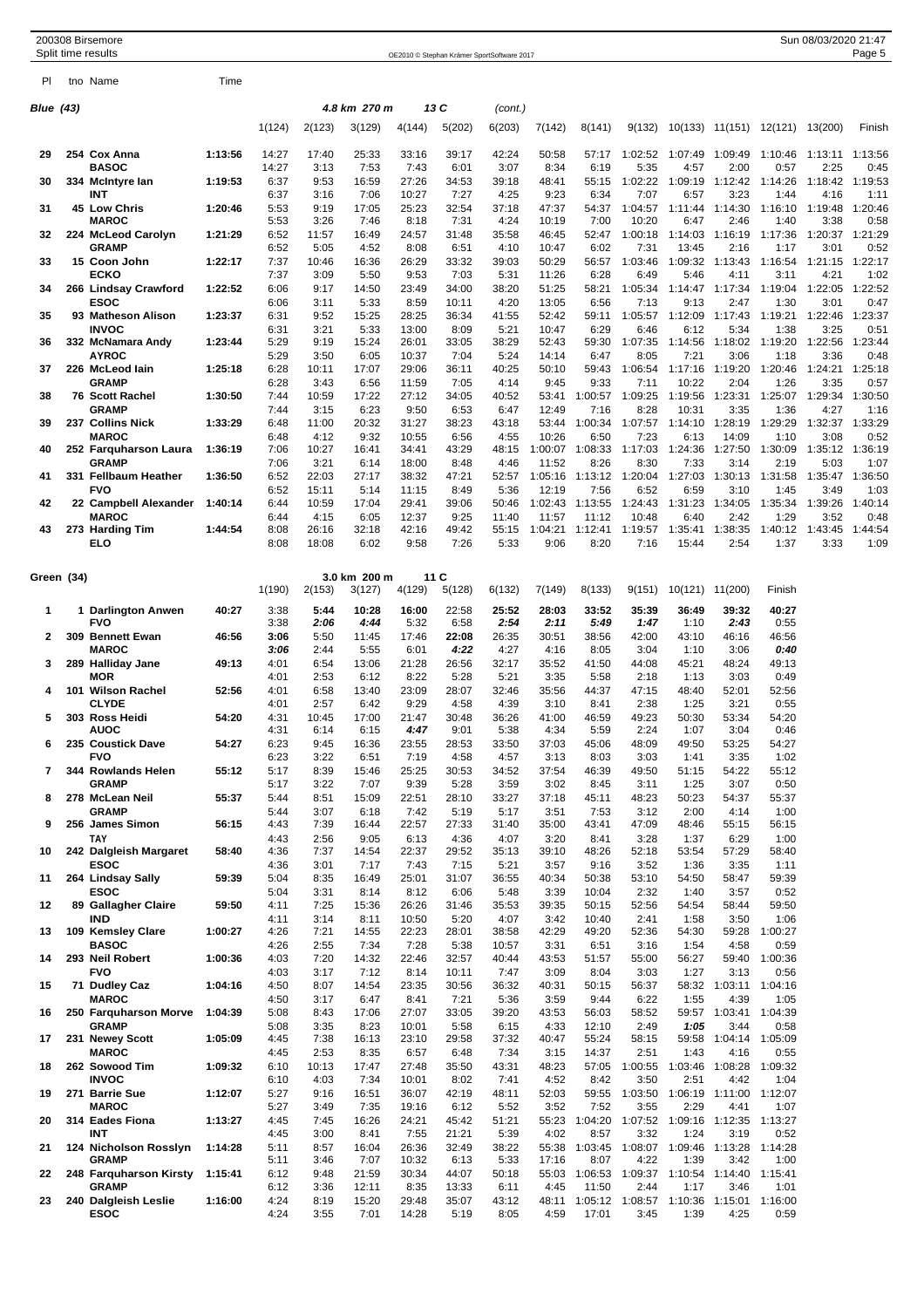| PI          | tno Name                              | Time    |                |                |                        |                |                |                 |                 |                  |                 |                 |                  |                 |  |  |  |
|-------------|---------------------------------------|---------|----------------|----------------|------------------------|----------------|----------------|-----------------|-----------------|------------------|-----------------|-----------------|------------------|-----------------|--|--|--|
| Green (34)  |                                       |         |                |                | 3.0 km 200 m           |                | 11 C           | (cont.)         |                 |                  |                 |                 |                  |                 |  |  |  |
|             |                                       |         | 1(190)         | 2(153)         | 3(127)                 | 4(129)         | 5(128)         | 6(132)          | 7(149)          | 8(133)           | 9(151)          | 10(121) 11(200) |                  | Finish          |  |  |  |
|             |                                       |         |                |                |                        |                |                |                 |                 |                  |                 |                 |                  |                 |  |  |  |
| 24          | 135 McDonald Fiona                    | 1:17:33 | 4:20           | 7:56           | 32:00                  | 37:31          | 43:44          | 53:53           | 57:50           | 1:06:45          | 1:10:16         | 1:13:03 1:16:37 |                  | 1:17:33         |  |  |  |
| 25          | <b>GRAMP</b><br>41 Campbell Elizabeth | 1:17:47 | 4:20<br>5:39   | 3:36<br>9:37   | 24:04<br>17:19         | 5:31<br>26:02  | 6:13<br>33:50  | 10:09<br>41:56  | 3:57<br>47:30   | 8:55<br>1:03:36  | 3:31<br>1:08:00 | 2:47<br>1:10:05 | 3:34<br>1:15:53  | 0:56<br>1:17:47 |  |  |  |
|             | <b>MOR</b>                            |         | 5:39           | 3:58           | 7:42                   | 8:43           | 7:48           | 8:06            | 5:34            | 16:06            | 4:24            | 2:05            | 5:48             | 1:54            |  |  |  |
| 26          | 145 Craig Peter                       | 1:19:12 | 5:28           | 9:05           | 20:00                  | 28:13          | 36:12          | 53:28           | 57:04           | 1:07:03          | 1:10:39         | 1:12:39         | 1:18:03          | 1:19:12         |  |  |  |
|             | <b>MAROC</b>                          |         | 5:28           | 3:37           | 10:55                  | 8:13           | 7:59           | 17:16           | 3:36            | 9:59             | 3:36            | 2:00            | 5:24             | 1:09            |  |  |  |
| 27          | 211 Parga Lucia<br><b>EUOC</b>        | 1:23:56 | 7:19<br>7:19   | 11:45<br>4:26  | 18:56<br>7:11          | 27:16<br>8:20  | 32:59<br>5:43  | 43:01<br>10:02  | 46:58<br>3:57   | 1:10:13<br>23:15 | 1:14:22<br>4:09 | 1:16:52<br>2:30 | 1:22:07<br>5:15  | 1:23:56<br>1:49 |  |  |  |
| 28          | 276 Bichard Anna                      | 1:27:17 | 5:06           | 8:41           | 19:04                  | 28:51          | 35:47          | 42:44           | 47:52           | 1:11:57          | 1:20:09         | 1:21:32         | 1:26:06          | 1:27:17         |  |  |  |
|             | <b>MAROC</b>                          |         | 5:06           | 3:35           | 10:23                  | 9:47           | 6:56           | 6:57            | 5:08            | 24:05            | 8:12            | 1:23            | 4:34             | 1:11            |  |  |  |
| 29          | 306 Hamplova Lucie                    | 1:32:50 | 5:05           | 8:11           | 15:23                  | 24:24          | 30:09          | 35:36           | 41:14           | 1:21:17          | 1:25:25         | 1:27:34         | 1:31:50          | 1:32:50         |  |  |  |
| 30          | AUOC<br>342 Hodkinson Hilary          | 2:00:01 | 5:05<br>11:01  | 3:06<br>17:13  | 7:12<br>33:11          | 9:01<br>44:39  | 5:45<br>53:34  | 5:27<br>1:05:49 | 5:38<br>1:13:17 | 40:03<br>1:35:47 | 4:08<br>1:44:11 | 2:09<br>1:47:46 | 4:16<br>1:57:39  | 1:00<br>2:00:01 |  |  |  |
|             | <b>NOC</b>                            |         | 11:01          | 6:12           | 15:58                  | 11:28          | 8:55           | 12:15           | 7:28            | 22:30            | 8:24            | 3:35            | 9:53             | 2:22            |  |  |  |
|             | 305 Bernards Marie                    |         | 3:57           | 7:27           | 13:44                  | 20:53          | 27:55          | 33:48           | 37:45           | -----            | -----           | -----           | 53:28            | 54:23           |  |  |  |
|             | AUOC                                  | mp      | 3:57           | 3:30           | 6:17                   | 7:09           | 7:02           | 5:53            | 3:57            |                  |                 |                 | 15:43            | 0:55            |  |  |  |
|             | 151 Squire Pat                        | mp      | 5:03           | 8:29           | 16:20                  | 24:46          | 38:26          | 44:21           | 49:44           | -----            | -----           | -----           | 1:12:00          | 1:13:19         |  |  |  |
|             | INT                                   |         | 5:03           | 3:26           | 7:51                   | 8:26           | 13:40          | 5:55            | 5:23            |                  |                 |                 | 22:16            | 1:19            |  |  |  |
|             | 128 Coombs Trish                      | dnf     | 4:23           | 7:59           | 14:04                  | 35:59          | -----          | -----           | -----           | -----            | -----           | -----           | -----            | 1:06:13         |  |  |  |
|             | <b>MAROC</b>                          |         | 4:23           | 3:36           | 6:05                   | 21:55          |                |                 |                 |                  |                 |                 |                  | 30:14           |  |  |  |
|             | 191 Solevag Silje<br><b>EUOC</b>      | dnf     | 10:06<br>10:06 | 14:05<br>3:59  | 24:59<br>10:54         | 32:06<br>7:07  | 43:56<br>11:50 | -----           |                 | -----            | -----           |                 | 1:09:07<br>25:11 | 1:10:11<br>1:04 |  |  |  |
|             |                                       |         |                |                |                        |                |                |                 |                 |                  |                 |                 |                  |                 |  |  |  |
|             |                                       |         |                |                |                        |                |                |                 |                 |                  |                 |                 |                  |                 |  |  |  |
|             | Light Green (14)                      |         | 1(190)         | 2(152)         | 2.5 km 115 m<br>3(191) | 4(122)         | 9 C<br>5(153)  | 6(151)          | 7(133)          | 8(119)           | 9(200)          | Finish          |                  |                 |  |  |  |
|             |                                       |         |                |                |                        |                |                |                 |                 |                  | 25:28           |                 |                  |                 |  |  |  |
| 1           | 55 Selmer Duguid Fin<br>TAY           | 26:16   | 2:45<br>2:45   | 4:58<br>2:13   | 8:17<br>3:19           | 9:46<br>1:29   | 11:44<br>1:58  | 18:48<br>7:04   | 21:36<br>2:48   | 23:51<br>2:15    | 1:37            | 26:16<br>0:48   |                  |                 |  |  |  |
| 2           | 339 Ward Laurence                     | 29:07   | 4:06           | 7:05           | 10:34                  | 12:37          | 15:34          | 21:24           | 23:38           | 26:34            | 28:21           | 29:07           |                  |                 |  |  |  |
|             | <b>INT</b>                            |         | 4:06           | 2:59           | 3:29                   | 2:03           | 2:57           | 5:50            | 2:14            | 2:56             | 1:47            | 0:46            |                  |                 |  |  |  |
| 3           | 160 Redmond Chris                     | 30:02   | 4:04           | 6:49           | 10:33                  | 12:09          | 14:11          | 19:51           | 24:43           | 27:27            | 29:18           | 30:02           |                  |                 |  |  |  |
|             | <b>MAROC</b>                          |         | 4:04           | 2:45           | 3:44                   | 1:36           | 2:02           | 5:40            | 4:52            | 2:44             | 1:51            | 0:44            |                  |                 |  |  |  |
| 4           | 228 Newey Yann                        | 35:46   | 4:34<br>4:34   | 7:31           | 11:48                  | 13:56          | 16:46          | 21:56           | 25:45           | 33:18            | 35:05           | 35:46           |                  |                 |  |  |  |
| 5           | <b>MAROC</b><br>79 Gooch Ruth         | 39:37   | 7:17           | 2:57<br>10:28  | 4:17<br>15:32          | 2:08<br>17:42  | 2:50<br>20:21  | 5:10<br>27:21   | 3:49<br>31:05   | 7:33<br>36:07    | 1:47<br>38:48   | 0:41<br>39:37   |                  |                 |  |  |  |
|             | <b>MAROC</b>                          |         | 7:17           | 3:11           | 5:04                   | 2:10           | 2:39           | 7:00            | 3:44            | 5:02             | 2:41            | 0:49            |                  |                 |  |  |  |
| 6           | 239 Collins Lynn                      | 43:58   | 6:17           | 10:09          | 15:57                  | 18:56          | 22:30          | 31:24           | 35:37           | 40:09            | 42:57           | 43:58           |                  |                 |  |  |  |
|             | <b>MAROC</b>                          |         | 6:17           | 3:52           | 5:48                   | 2:59           | 3:34           | 8:54            | 4:13            | 4:32             | 2:48            | 1:01            |                  |                 |  |  |  |
| 7           | 119 Hensman Lucy<br><b>FVO</b>        | 45:14   | 4:34           | 10:06          | 16:57                  | 20:44          | 23:44          | 33:10           | 37:52           | 42:26            | 44:28           | 45:14           |                  |                 |  |  |  |
| 8           | 277 McLean Farran                     | 46:37   | 4:34<br>6:43   | 5:32<br>11:16  | 6:51<br>17:53          | 3:47<br>21:06  | 3:00<br>25:34  | 9:26<br>32:54   | 4:42<br>37:12   | 4:34<br>43:03    | 2:02<br>45:39   | 0:46<br>46:37   |                  |                 |  |  |  |
|             | <b>MOR</b>                            |         | 6:43           | 4:33           | 6:37                   | 3:13           | 4:28           | 7:20            | 4:18            | 5:51             | 2:36            | 0:58            |                  |                 |  |  |  |
| 9           | 81 Grassie Oonagh                     | 48:11   | 5:30           | 10:01          | 16:40                  | 19:03          | 23:21          | 31:20           | 36:05           | 43:44            | 46:51           | 48:11           |                  |                 |  |  |  |
|             | <b>GRAMP</b>                          |         | 5:30           | 4:31           | 6:39                   | 2:23           | 4:18           | 7:59            | 4:45            | 7:39             | 3:07            | 1:20            |                  |                 |  |  |  |
| 10          | 187 Corlett Tom                       | 48:17   | 7:59           | 10:57          | 20:21                  | 31:26          | 35:23          | 39:51           | 42:56           | 45:59            | 47:36           | 48:17           |                  |                 |  |  |  |
| 11          | <b>ENOC</b><br>348 Anderson Kate      | 50:31   | 7:59<br>5:20   | 2:58<br>9:28   | 9:24<br>17:43          | 11:05<br>20:11 | 3:57<br>25:02  | 4:28<br>32:09   | 3:05<br>40:07   | 3:03<br>45:43    | 1:37<br>49:28   | U.41<br>50:31   |                  |                 |  |  |  |
|             | <b>GRAMP</b>                          |         | 5:20           | 4:08           | 8:15                   | 2:28           | 4:51           | 7:07            | 7:58            | 5:36             | 3:45            | 1:03            |                  |                 |  |  |  |
| 12          | 130 Jones Genevieve                   | 1:10:31 | 7:48           | 15:39          | 22:59                  | 27:28          | 35:24          | 47:25           | 54:19           |                  | 1:04:14 1:08:36 | 1:10:31         |                  |                 |  |  |  |
|             | <b>MAROC</b>                          |         | 7:48           | 7:51           | 7:20                   | 4:29           | 7:56           | 12:01           | 6:54            | 9:55             | 4:22            | 1:55            |                  |                 |  |  |  |
| 13          | 13 Coon Suse                          | 1:12:20 | 8:58           | 18:23          | 27:02                  | 31:12          | 37:53          | 51:12           | 57:28           | 1:04:56 1:10:39  |                 | 1:12:20         |                  |                 |  |  |  |
| 14          | ECKO<br>260 Sowood Adrienne           | 1:12:38 | 8:58<br>11:07  | 9:25<br>19:57  | 8:39<br>28:19          | 4:10<br>33:57  | 6:41<br>40:59  | 13:19<br>54:11  | 6:16<br>59:45   | 7:28<br>1:07:09  | 5:43<br>1:11:02 | 1:41<br>1:12:38 |                  |                 |  |  |  |
|             | <b>INVOC</b>                          |         | 11:07          | 8:50           | 8:22                   | 5:38           | 7:02           | 13:12           | 5:34            | 7:24             | 3:53            | 1:36            |                  |                 |  |  |  |
|             |                                       |         |                |                |                        |                |                |                 |                 |                  |                 |                 |                  |                 |  |  |  |
| Orange (12) |                                       |         |                |                | 2.6 km 105 m           |                | 8 C            |                 |                 |                  |                 |                 |                  |                 |  |  |  |
|             |                                       |         | 1(152)         | 2(191)         | 3(111)                 | 4(121)         | 5(151)         | 6(119)          | 7(115)          | 8(200)           | Finish          |                 |                  |                 |  |  |  |
| 1           | 70 Farrar Shelley                     | 49:44   | 19:12          | 24:31          | 28:26                  | 32:45          | 36:13          | 43:40           | 47:09           | 48:35            | 49:44           |                 |                  |                 |  |  |  |
|             | <b>MAROC</b>                          |         | 19:12          | 5:19           | 3:55                   | 4:19           | 3:28           | 7:27            | 3:29            | 1:26             | 1:09            |                 |                  |                 |  |  |  |
| 2           | 308 Bennett Jane                      | 49:45   | 9:19           | 18:28          | 24:25                  | 29:16          | 32:43          | 43:05           | 47:19           | 48:39            | 49:45           |                 |                  |                 |  |  |  |
|             | <b>MAROC</b>                          |         | 9:19           | 9:09           | 5:57                   | 4:51           | 3:27           | 10:22           | 4:14            | 1:20             | 1:06            |                 |                  |                 |  |  |  |
| 3           | 244 Pout Tom                          | 54:37   | 12:09          | 25:18          | 29:01                  | 34:01          | 39:12          | 45:32           | 48:21           | 53:38            | 54:37           |                 |                  |                 |  |  |  |
| 4           | <b>MAROC</b><br>117 Hensman Katie     | 56:05   | 12:09<br>9:32  | 13:09<br>15:54 | 3:43<br>24:52          | 5:00<br>31:33  | 5:11<br>35:02  | 6:20<br>41:23   | 2:49<br>51:52   | 5:17<br>53:53    | 0:59<br>56:05   |                 |                  |                 |  |  |  |
|             | <b>FVO</b>                            |         | 9:32           | 6:22           | 8:58                   | 6:41           | 3:29           | 6:21            | 10:29           | 2:01             | 2:12            |                 |                  |                 |  |  |  |
| 5           | 281 Hagger Gillie                     | 57:29   | 9:36           | 19:14          | 27:14                  | 35:29          | 39:23          | 47:29           | 53:38           | 55:51            | 57:29           |                 |                  |                 |  |  |  |
|             | <b>MAROC</b>                          |         | 9:36           | 9:38           | 8:00                   | 8:15           | 3:54           | 8:06            | 6:09            | 2:13             | 1:38            |                 |                  |                 |  |  |  |
| 6           | 337 Ward Lucy                         | 57:36   | 12:02          | 22:47          | 30:32                  | 35:21          | 40:24          | 51:38           | 55:25           | 56:33            | 57:36           |                 |                  |                 |  |  |  |
|             | INT                                   |         | 12:02          | 10:45          | 7:45                   | 4:49           | 5:03           | 11:14           | 3:47            | 1:08             | 1:03            |                 |                  |                 |  |  |  |
| 7           | 121 Hensman Susan<br><b>FVO</b>       | 57:38   | 11:15<br>11:15 | 19:01<br>7:46  | 26:27<br>7:26          | 32:56<br>6:29  | 36:28<br>3:32  | 45:50<br>9:22   | 52:59<br>7:09   | 55:01<br>2:02    | 57:38<br>2:37   |                 |                  |                 |  |  |  |
| 8           | 343 Drewe-Martin Domi                 | 1:02:53 | 12:05          | 18:48          | 30:01                  | 36:29          | 41:46          | 53:22           | 58:41           | 1:00:55          | 1:02:53         |                 |                  |                 |  |  |  |
|             | <b>MAROC</b>                          |         | 12:05          | 6:43           | 11:13                  | 6:28           | 5:17           | 11:36           | 5:19            | 2:14             | 1:58            |                 |                  |                 |  |  |  |
| 9           | 333 Shelladay Katrina                 | 1:24:15 | 15:29          | 23:49          | 56:13                  | 1:02:29        | 1:07:09        | 1:18:10         | 1:22:04         | 1:23:14          | 1:24:15         |                 |                  |                 |  |  |  |
|             |                                       |         | 15:29          | 8:20           | 32:24                  | 6:16           | 4:40           | 11:01           | 3:54            | 1:10             | 1:01            |                 |                  |                 |  |  |  |
|             | 279 Watson Alan                       | mp      | -----          | -----          | -----                  | 8:14           | 12:05          | 20:15           | 26:35           | 28:30            | 30:14           |                 |                  |                 |  |  |  |
|             | <b>MAROC</b>                          |         |                |                |                        | 8:14           | 3:51           | 8:10            | 6:20            | 1:55             | 1:44            |                 |                  |                 |  |  |  |